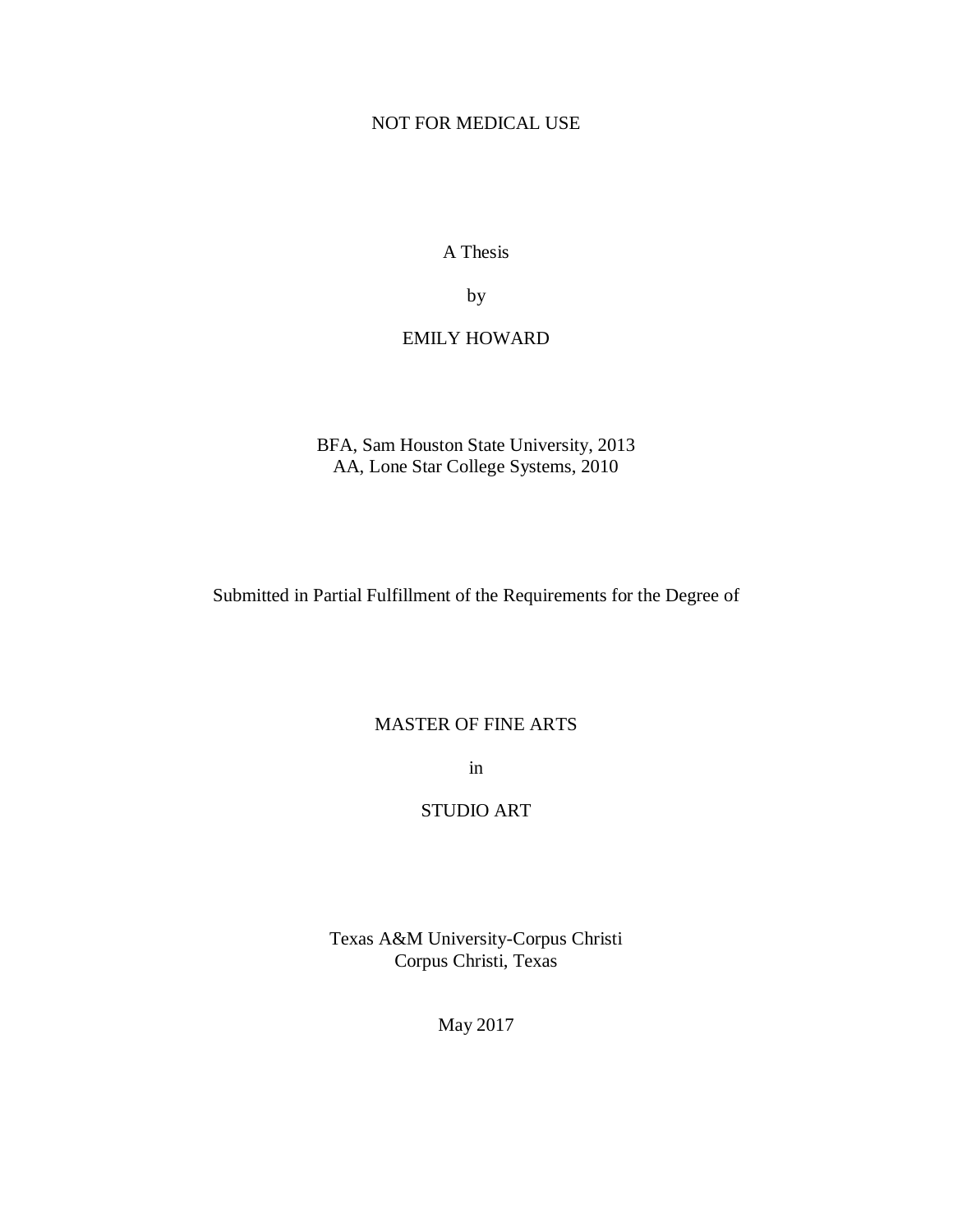© Emily Margaret Gayle Howard

All Rights Reserved

May 2017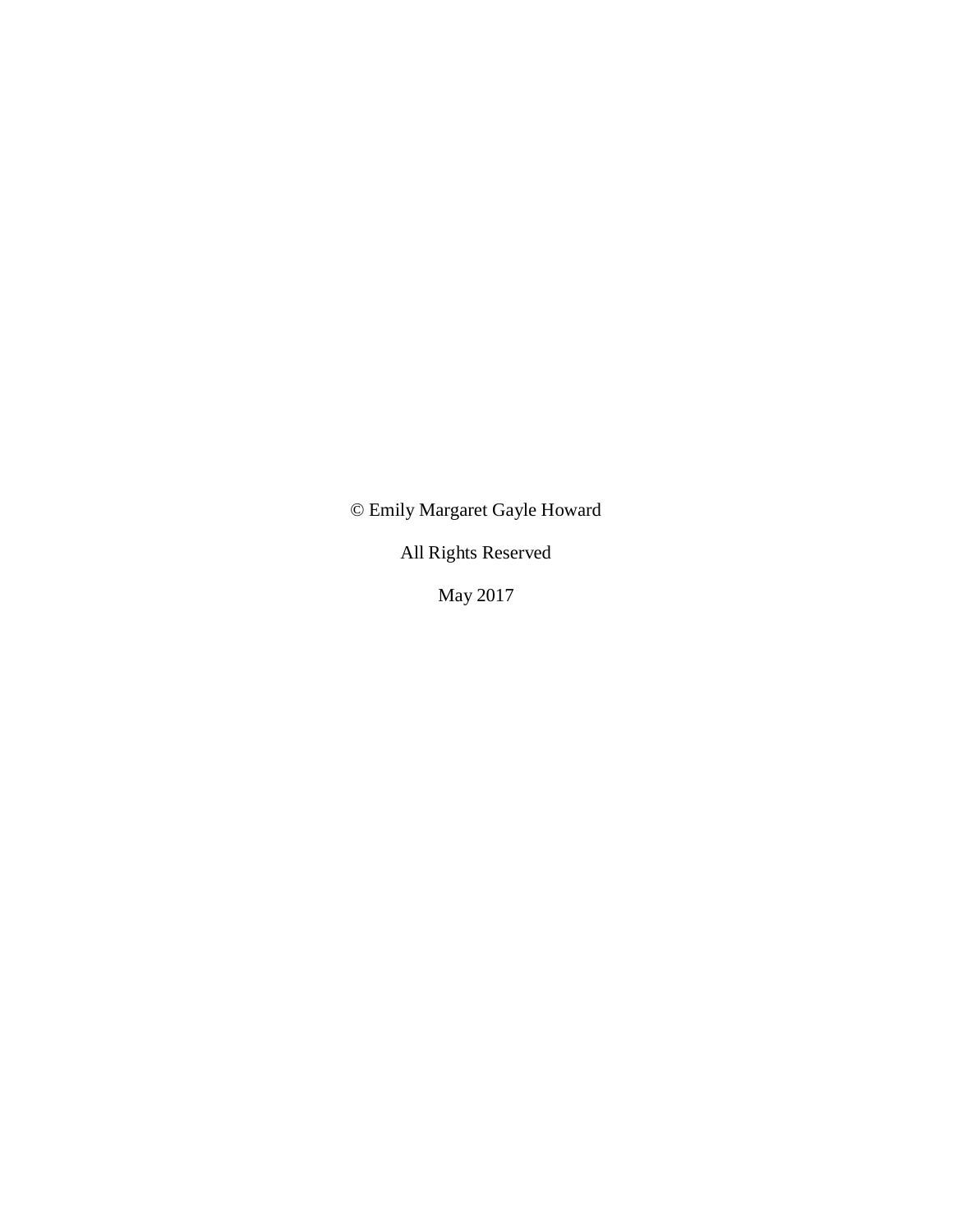## NOT FOR MEDICAL USE

A Thesis

by

# EMILY HOWARD

This thesis meets the standards for scope and quality of Texas A&M University-Corpus Christi and is hereby approved.

Louis Katz Chair

Laura Petican, PhD Co-Chair

Jack Gron Committee Member

May 2017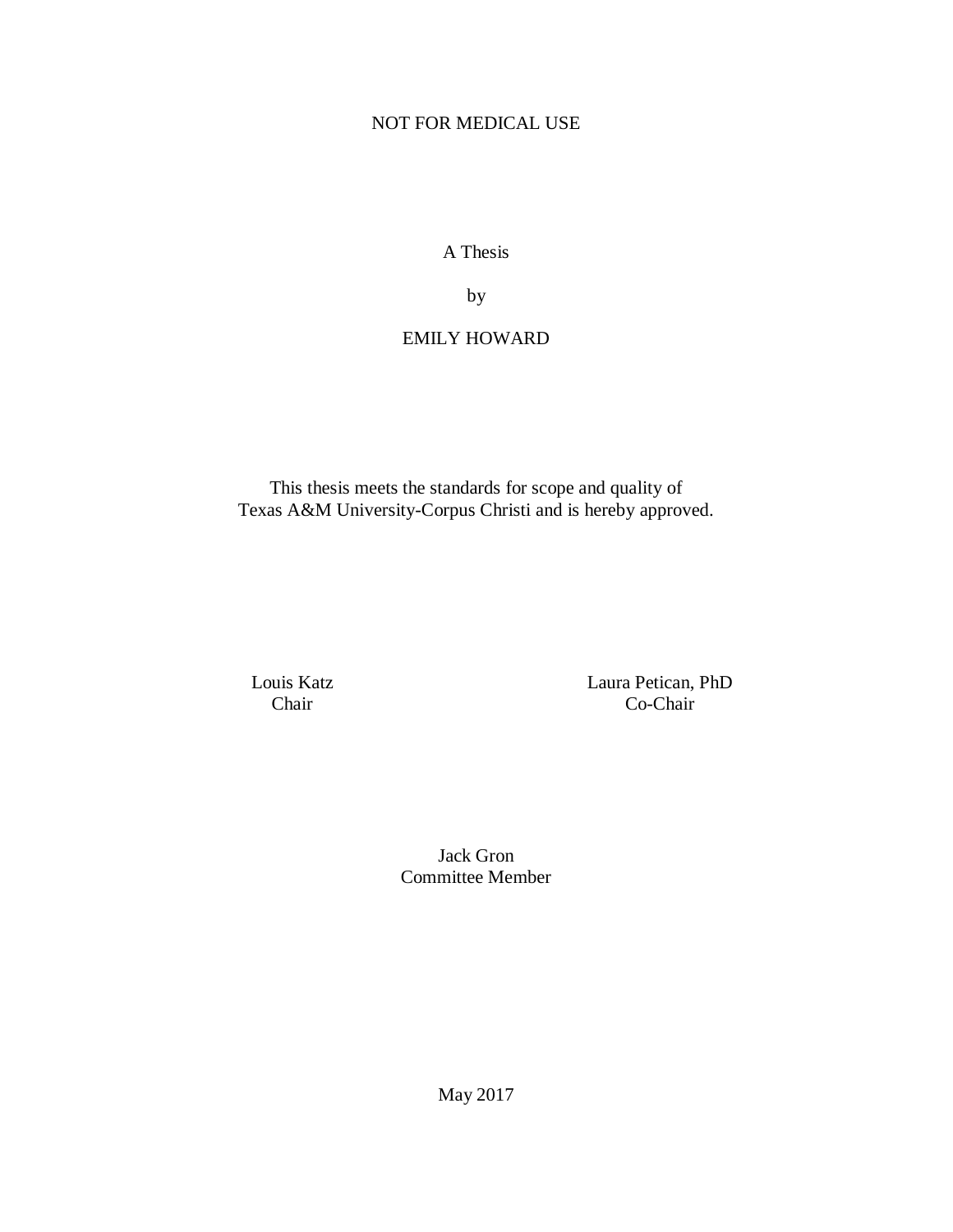#### ABSTRACT

Throughout the history of art, artists have sought ways to recreate the human form in its most perfect representation. They have studied the weight and movement of the body inside and out to show the ideal figure in its totality, which has aided in the progress of medical science. This is in the pursuit of representing beauty and has led to the human figure being idealized on the surface without embracing imperfections. This does not leave room for the exploration of the imperfect or ill body according to social standards.

One in three hundred Americans is diagnosed with a condition called postural orthostatic tachycardia syndrome and eighty percent of those are women. Changing the perception of chronic illness or disabilities can be achieved through research in disabilities studies and artists' representations of the disabled form in different art mediums. Copious research about differential treatment by gender and accounts of gender bias in the medical arts inform a feminist perspective in this research.

This body of work seeks to represent the human figure in its imperfections and bring awareness to the hidden illnesses that affect a person's body that make it different and contribute to individuality. Contemporary artists such as Marc Quinn, Diane Arbus, Kiki Smith and others have depicted their own struggles and familiarities with health issues, medical experiences, gender bias and ways in which the female form is depicted in art.

By using studies of art history in the medical context, its role in representing and shaping societal views of the human figure, and how it has affected the view point of modern and contemporary artists, this body of work will bring attention to unseen illnesses and the acceptance of the imperfections of the human form. Further research and representation through personal experiences may broaden the scope of this field of study.

v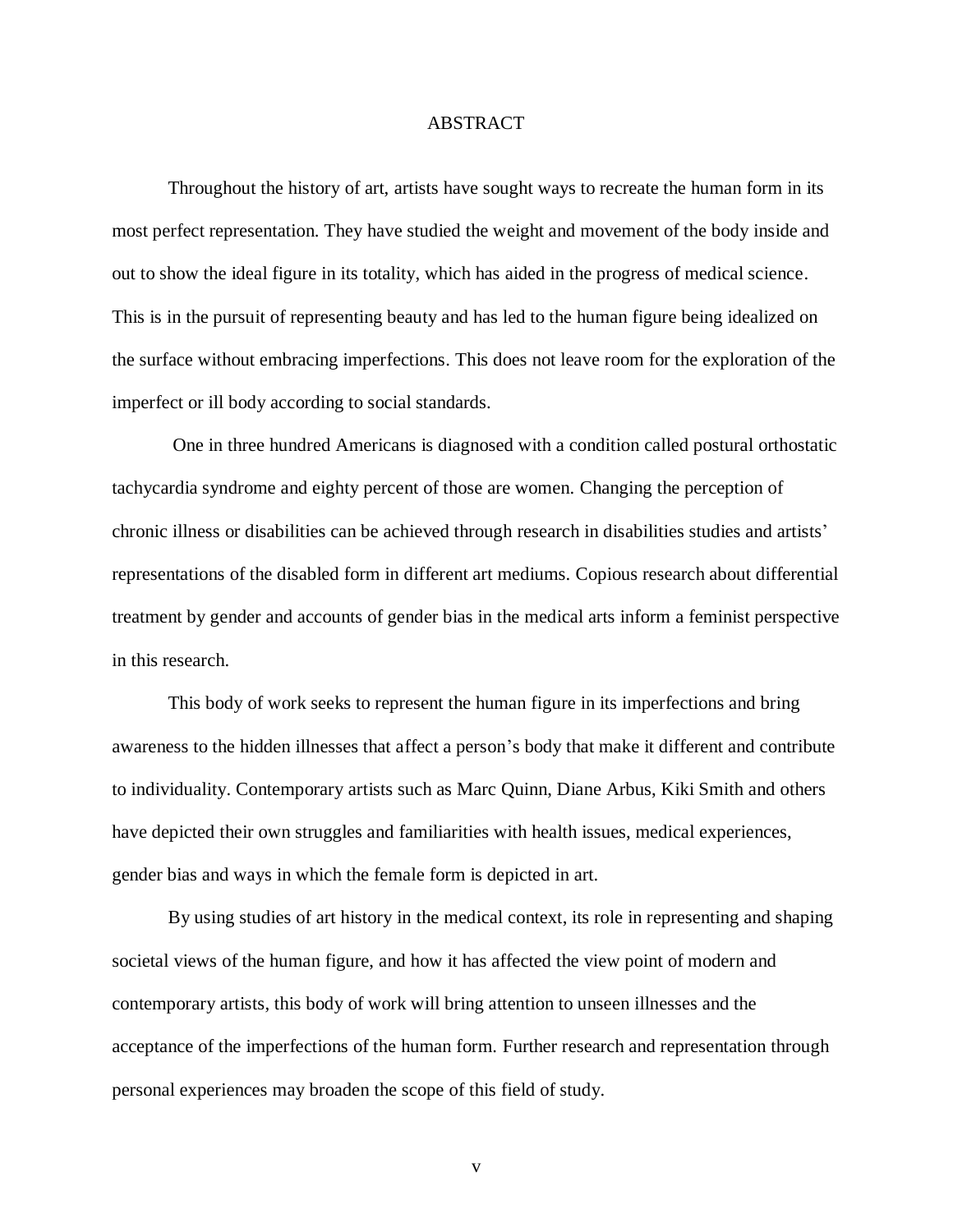### ACKNOWLEDGEMENTS

I would like to thank my committee chair, Louis Katz, and my committee members, Dr. Laura Petican, and Jack Gron, for their guidance and support throughout the course of this research.

Thanks also go to my friends and colleagues and the department faculty and staff for making my time at Texas A&M University-Corpus Christi an enjoyable experience. I also want to extend my gratitude to my parents, who helped support me emotionally through my whole experience at Texas A&M University-Corpus Christi and through my procedures and illnesses that helped inform and inspire this research.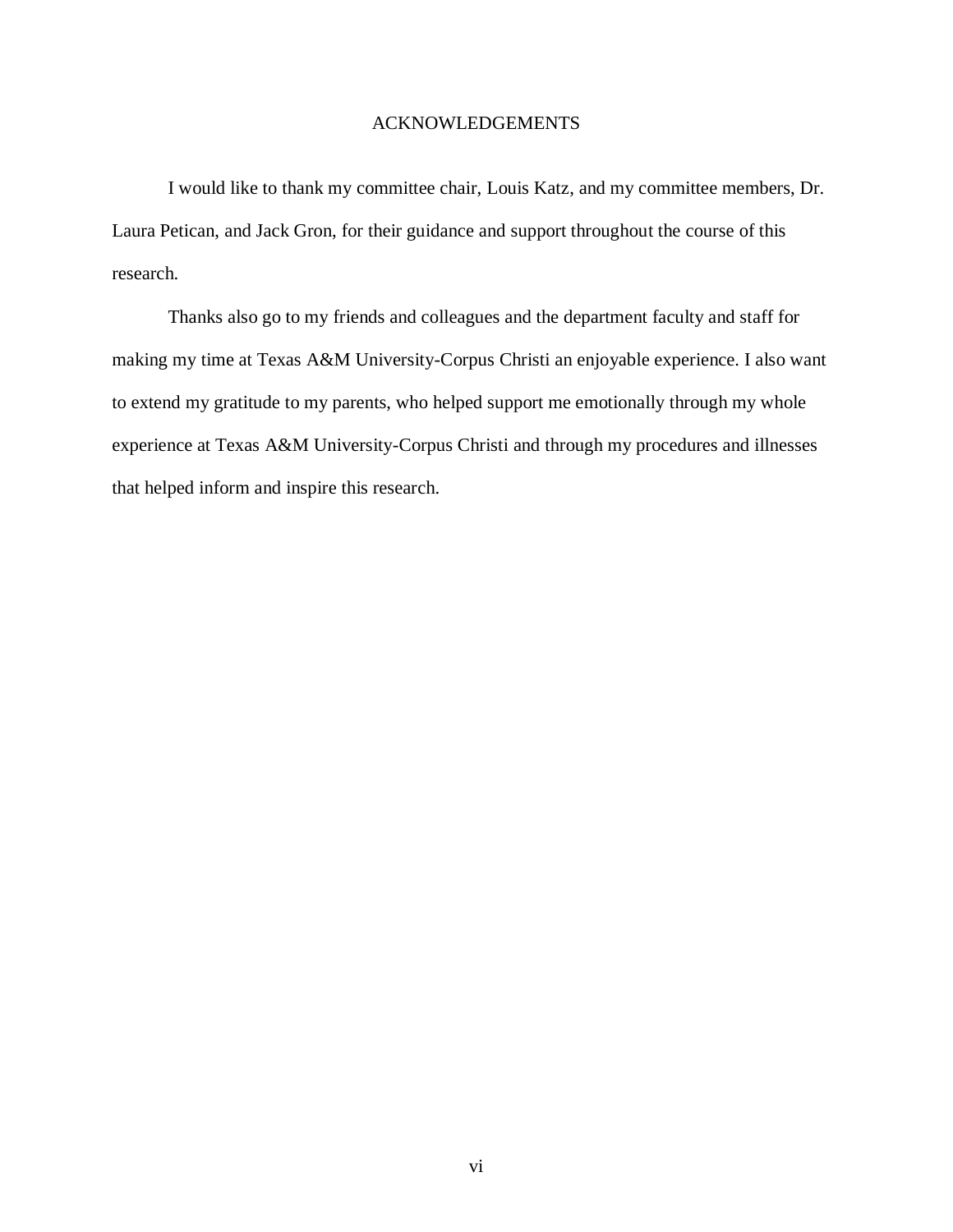| <b>CONTENTS</b> | <b>PAGE</b> |
|-----------------|-------------|
|                 |             |
|                 |             |
|                 |             |
|                 |             |
|                 |             |
|                 |             |
|                 |             |

# TABLE OF CONTENTS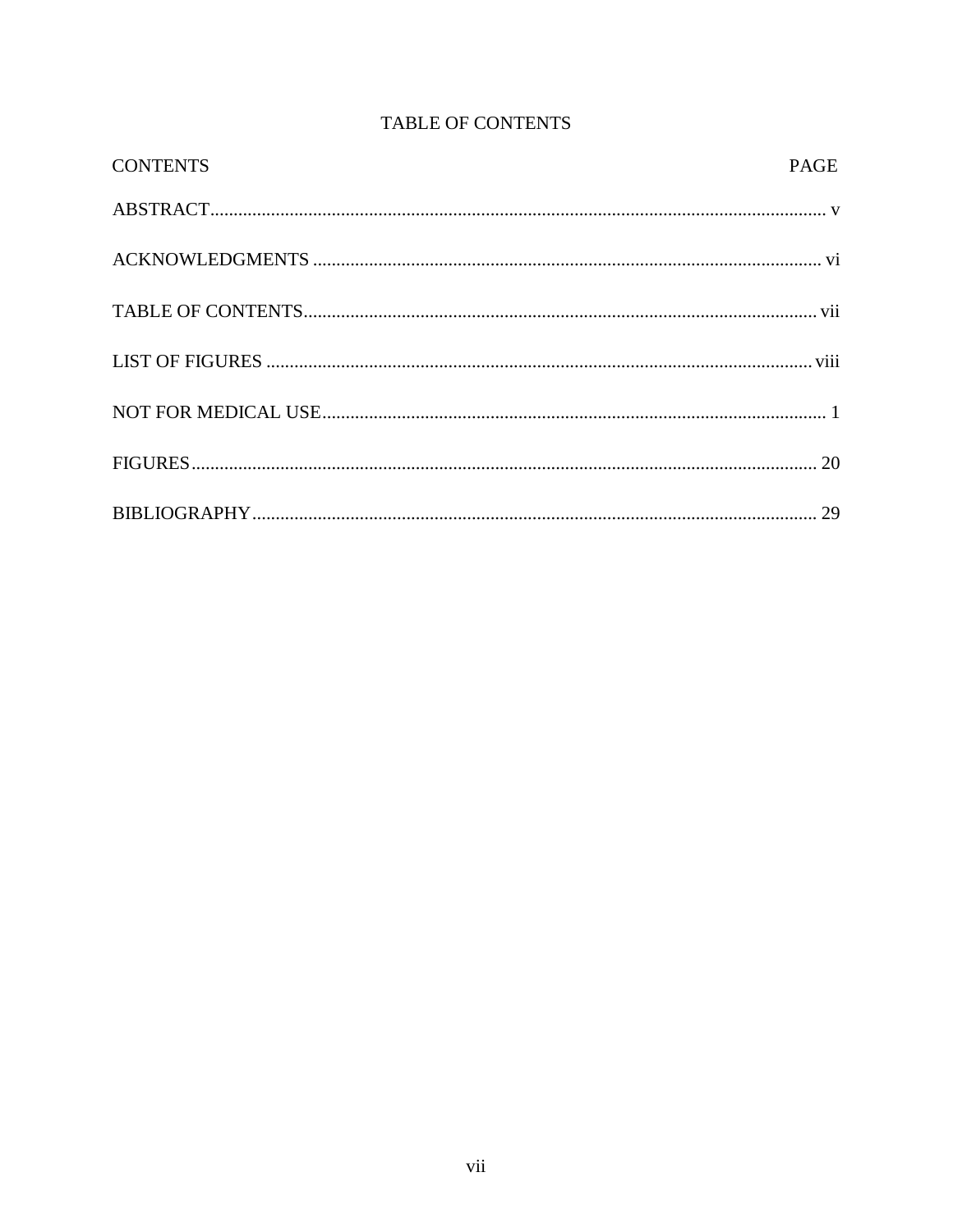# <span id="page-6-0"></span>LIST OF FIGURES

| <b>FIGURES</b><br>PAGE                                                                       |
|----------------------------------------------------------------------------------------------|
|                                                                                              |
| Figure 2: The MRI Machine, MDF, masonite, Luanne wood, projection, 2017 21                   |
|                                                                                              |
| Figure 4: Spoon Theory, slip cast porcelain ceramic, oak frame, linseed oil, LEDs, 2017 23   |
|                                                                                              |
|                                                                                              |
|                                                                                              |
| Figure 8: Hypotensive Premonition, stoneware, soda, tubing, pump, Arduino, LED, 2017  26     |
|                                                                                              |
| Figure 10: Miss Diagnosed, clay, underglaze, Arduino, air compressor, balloon, bag, 2017  27 |
| Figure 11: All in Your Head, anagama, soda, nails, epoxy putty, acrylic paint, 2017  28      |
| Figure 12: Pile of Bones, exam bed, porcelain, white stoneware, cotton thread, 201728        |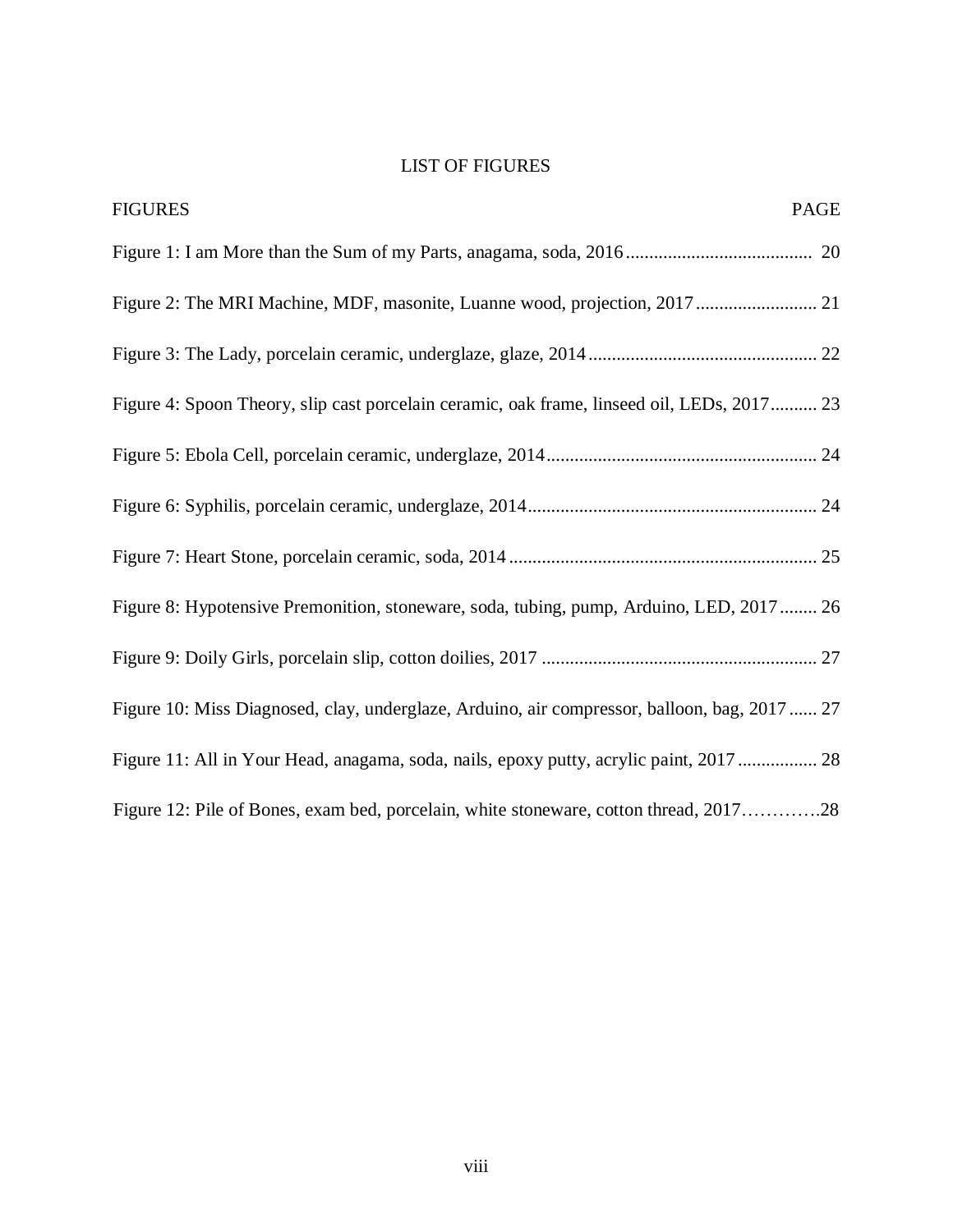#### NOT FOR MEDICAL USE

#### Introduction

 $\overline{a}$ 

The representation of the body in art can be linked to a search for beauty, perfection, and certain traces of identity that define an individual as a person. The body is a container in which all our experiences are held. How a person treats themselves and how they live can be demonstrated in evidence that is engraved from the outside all the way into the core of the body and the bones. This paper is an investigation of the body through its interior, and how ideas of entropy, from a personal feminine viewpoint,<sup>1</sup> can be expressed through clay and ready-mades to create an environment in which the audience can consider chronic illness. It also seeks to assess the body's art historical depiction and the struggles people face when they are diagnosed with these health issues.

This body of work does not intend to discredit or speak negatively about my own personal medical experiences and is not just a focus on the female form. Rather, the intent behind this body of work is to raise awareness of invisible illnesses and to bring an understanding to the plight of a chronically ill person. It also intends to demonstrate ways I have interpreted my experiences in situations where I have undergone medical tests such as MRIs and surgeries, interrogating vivid memories and thought processes I have had while enduring these situations. This body of work bridges the gap between art and medical science by elucidating my experience and my research into the history of the body and anatomy and how they link art history and medicine.

<sup>&</sup>lt;sup>1</sup> This "personal feminine viewpoint" refers to an experience of gender bias when facing medical issues and is through the perspectives of first and third wave feminism, as shown in works mentioned later in this thesis.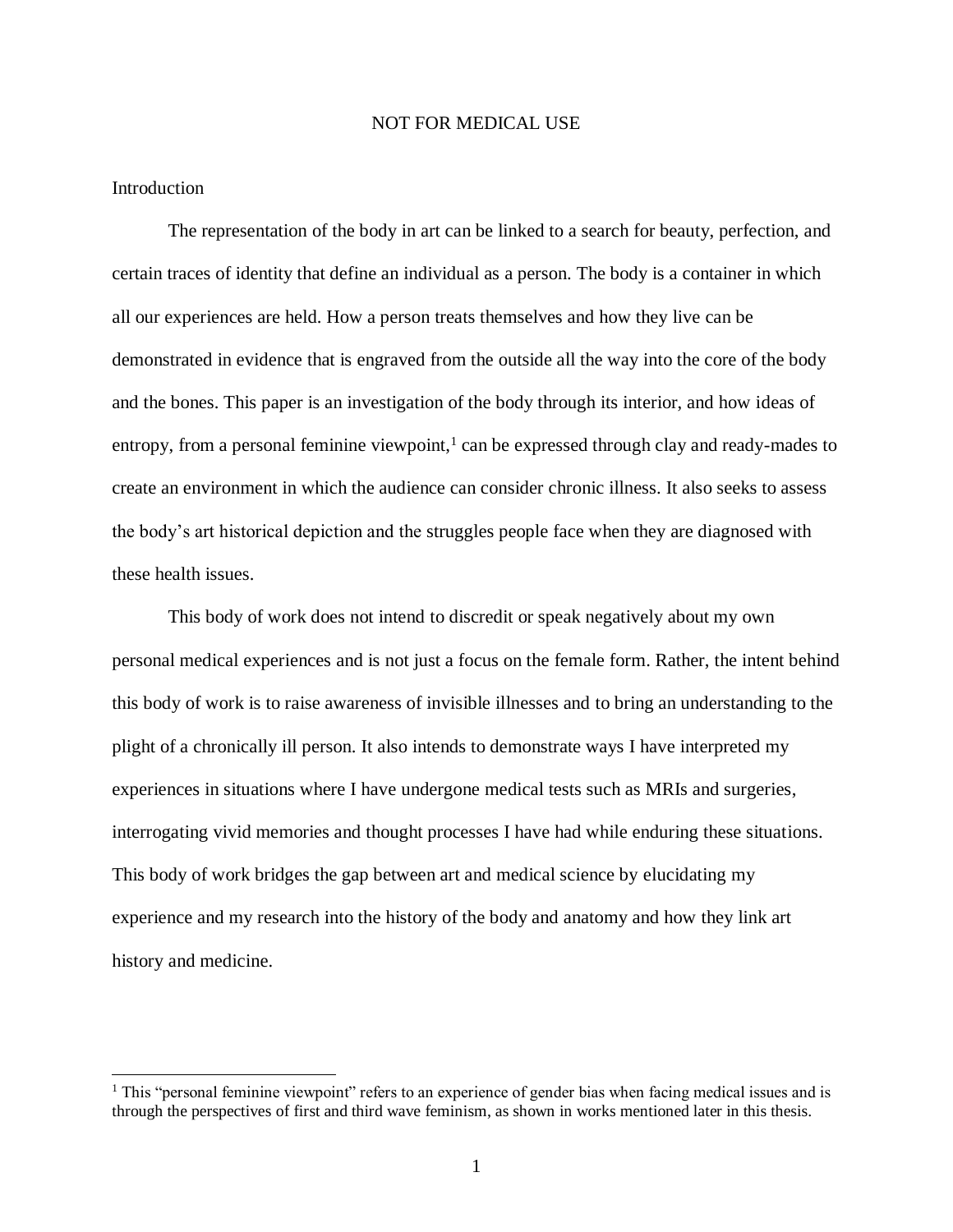Most representations of the body throughout art history have indicated a search to create the most perfect human form on a view from the outside. Artists not only used their methods of observation of live models to develop their ideas, they also used scientific methods such as dissection to further explore anatomy and how it shapes and defines form. Any representation of anatomy, outside of the Renaissance drawings, are now considered medical in nature and therefore not art and would fall into the category of medical illustration. The practice of studying medical examples and anatomical models has not dissipated; many basic level art classes tend to use skeletal models and anatomical drawings to determine how the muscles and organs exist as a rendered object.

As mentioned above, the interior of the body is normally seen in medical illustrations as the basis of research in medical practice or for depictions of the human form through the understanding of musculature and how the skin interacts with it. Painters study the workings of the inside to understand the weight of the body and how it will sit. Leonardo Da Vinci's (Italian, 1452-1519) and Andreas Vesalius' (Flemish, 1514-1564) processes of dissecting bodies*<sup>2</sup>* and creating detailed drawings and documentation of their findings, <sup>3</sup> which can be seen in Vesalius' anatomy text *De Humani Corporis Fabrica*, 1543, or Da Vinci's notebook originally titled *Anatomical Manuscript B*, 1507-1508, increased the understanding of how the body works and advanced medical knowledge. 4 I use the inside of the body not as a tool for understanding the outside but as primary subject matter.

<sup>2</sup> Marri Lynn, "Vesalius and Body Metaphor." *publicdomainreview.org.* Accessed May 5, 2017.

<sup>3</sup> Alastair Sooke, "Leonardo da Vinci: Anatomy of an artist." *www.telegraph.co.uk.* Accessed May 5, 2017.

<sup>4</sup> Oskar Blakstad, "Renaissance Medicine and the Increase of Anatomical Knowledge." *explorable.com.* Accessed February 4, 2017.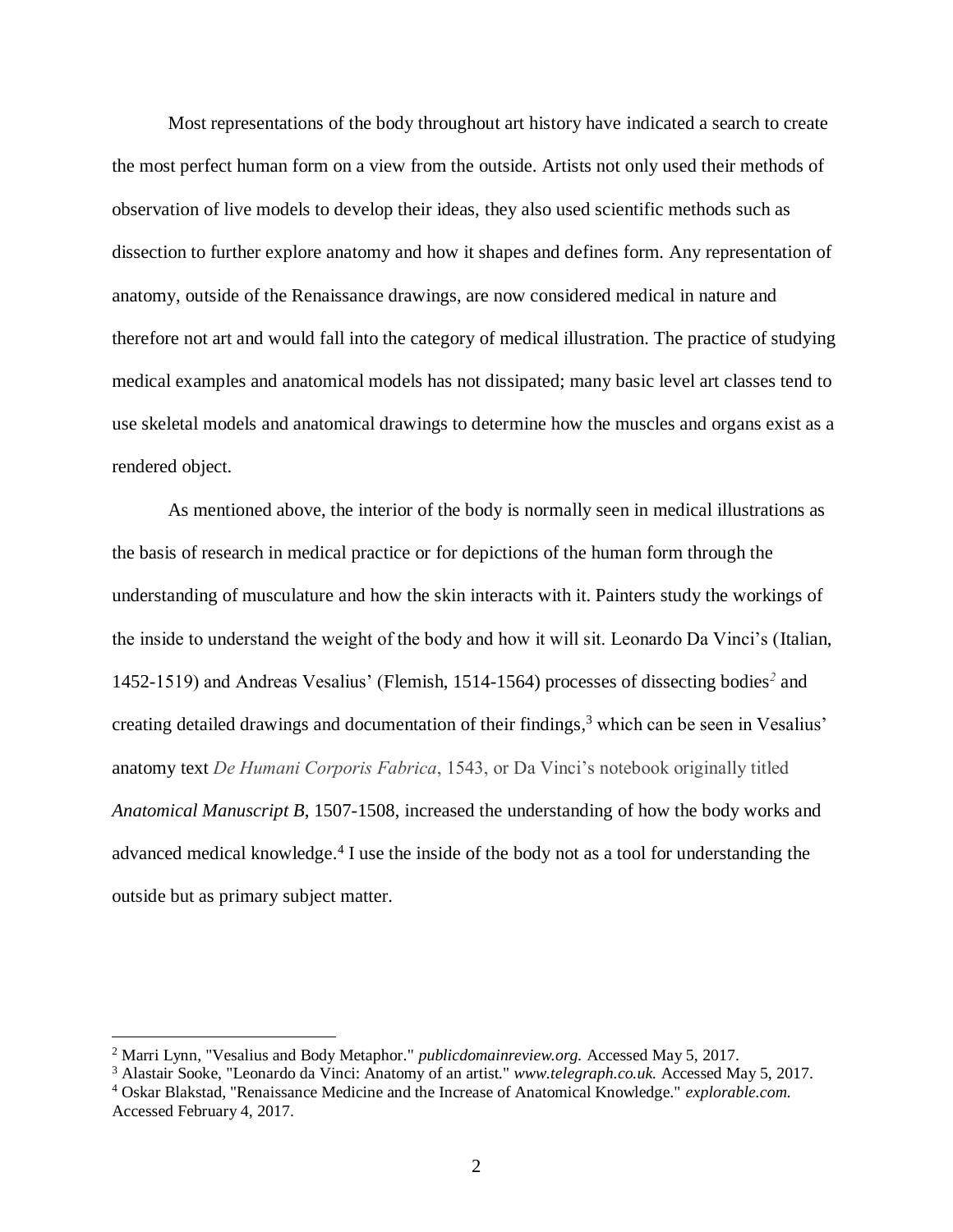#### Methodology and Personal Perspective

In this research, I have consulted literary works such as *Gray's Anatomy for Students*, 2004, anatomy and physiology work books, and three-dimensional models to understand the morphology and colors of the inner workings of the body. Ironically, the anatomy and physiology books I consulted are coloring books used for medical science classes, which further articulates the relation between art and medicine.<sup>5</sup>

When I sculpt the organs into what I consider beautiful objects, these scientific materials help me consider the size and movement of a form. It can be disconcerting to be confronted with a human organ. Most people react in a negative way when they are facing an object that is normally inside of the body; it can cause the viewer to confront their mortality. When I am creating a visual representation of the physically internal I must consider all aesthetic qualities of the organs. Creating them in an aesthetically appealing way helps the viewer interact with and relate to the object they are observing. I think about the fact that each organ is a container for different types of fluid or gas in the body, so I try to imagine how it would act if it were to sit on a surface outside of the body. Some of the forms, such as a stomach, would have a more fluid movement, whereas something like the lungs would act more like a spongey, elastic, air-filled rubber sack.

This thought process on how the organs function as vessels correlates with ideas associated with the historical medium of clay. On a scientific level the body is a container full of containers that break down materials for energy, but also on a philosophical level, the body is a container that holds everything that makes up a person's physical and spiritual identity. Therefore, it becomes difficult to physically or psychically disassociate oneself from an illness if

<sup>&</sup>lt;sup>5</sup> In these books, colored sections are used to illustrate the different parts and functions of the body.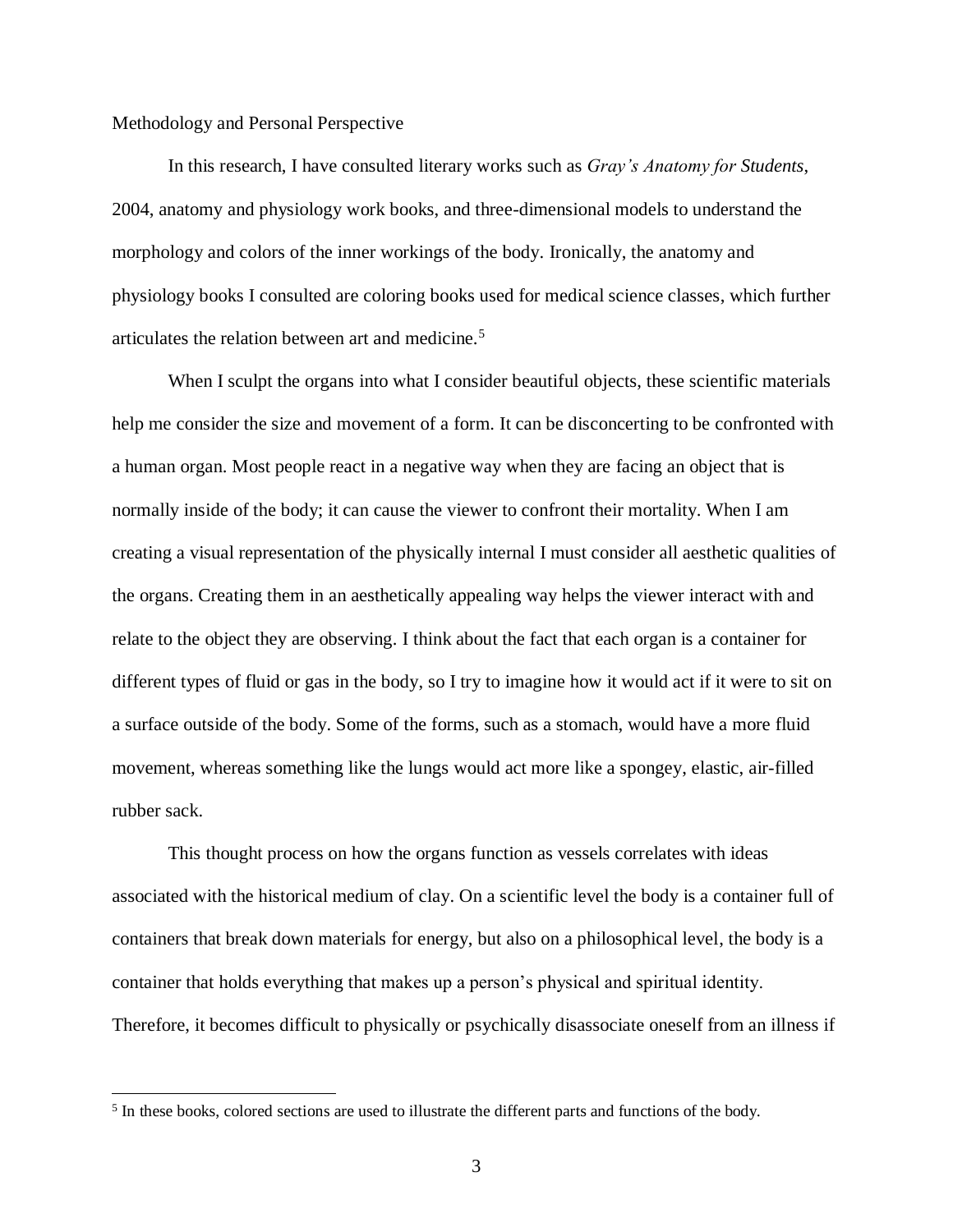it is in, or part of, your body. These are the aspects of our existence I have considered when making the works addressed in this thesis.

My interest in the body stems from my sixteen years of being a dancer and my quest to perfect my body in that sense, and then from my constant struggle with illnesses throughout my life. I began noticing a strangeness in my heart when I was thirteen years old. My parents and I began the long search for answers that included many doctors' appointments that would come to no conclusion. Even though I maintained an active lifestyle through dance, this cycle of doctors with no answers was repeated for a few years. I was not diagnosed with a condition until I was sixteen years old.

My diagnosis was atrial tachycardia. <sup>6</sup> At the time the specialist to whom I was sent decided I was too young for the procedure, called SVT ablation (the standard surgical treatment for the condition),<sup>7</sup> and put me on a beta blocker<sup>8</sup> instead to attempt to slow my heart rate. Thus began my struggle with being on medications that treated symptoms but did not fix the issue. Over the years, I have ingested a rough estimate of over two thousand pills for my condition whose only real effect was to lower my blood pressure to potentially dangerous levels while limiting my physical capabilities.

<sup>6</sup> Heart.org. "Ablation for Arrhythmias." Accessed February 4, 2017.

http://www.heart.org/HEARTORG/Conditions/Arrhythmia/PreventionTreatmentofArrhythmia/Ablation-for-Arrhythmias\_UCM\_301991\_Article.jsp#.V6wxZZMrKu4 "Atrial tachycardia is a supraventricular tachycardia (SVT) that does not require the atrioventricular (AV) junction, accessory pathways, or ventricular tissue for its initiation and maintenance. It occurs in persons with normal hearts and in those with structurally abnormal hearts, including individuals with congenital heart disease (particularly after surgery for repair or correction of congenital or valvar heart disease)." In my case, they found two extra nerves in my heart consistently beating at different fast rhythms.

<sup>&</sup>lt;sup>7</sup> Ibid. Through entry in the groin area a catheter is sent through the arteries into the heart and the extra nerves are burned out with radiofrequency energy.

<sup>8</sup>Mayoclinic.org. "Beta Blockers." Accessed February 4, 2017. http://www.mayoclinic.org/diseasesconditions/high-blood-pressure/in-depth/beta-blockers/art-20044522 "Beta blockers work by blocking the effects of the hormone epinephrine, also known as adrenaline. When you take beta blockers, your heart beats more slowly and with less force, thereby reducing blood pressure. Beta blockers also help blood vessels open up to improve blood flow."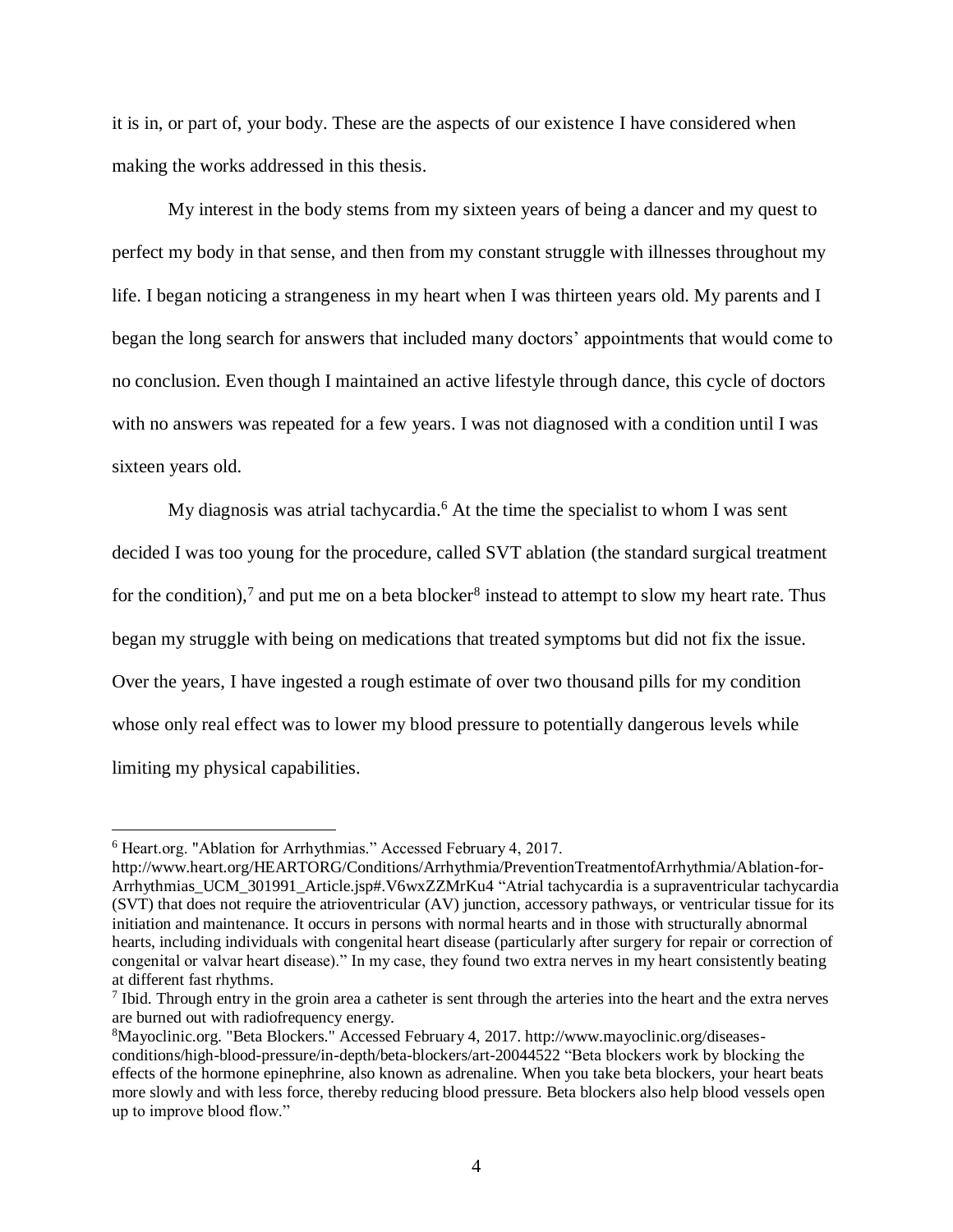In 2015, I had reached my breaking point and decided I was through with the struggle of taking medicine that made me fatigued all the time, and sought out a specialist who performed the SVT ablation. Even though it is an outpatient procedure I was told the physical recovery time could last up to a year. I had thought this would be the end of my frustrating battle with my heart, but after returning to that doctor for a follow-up I was then diagnosed with postural orthostatic tachycardia syndrome, or POTS.<sup>9</sup> Now it appears that my struggle with my own body is not over yet. Therefore, representing my personal struggle through art and ceramics is important because not only do I find it therapeutic, but I hope it can bring someone else who is struggling with health issues some form of peace while also bringing awareness to those who are healthy.

In contemporary art, the representation of the disabled body has focused on the aesthetic value of the surface of the form. According to the English professor and disabilities studies author Tobin Siebers,

disability acquires aesthetic value because it represents for makers of art a critical resource for thinking about what a human being is… disability enlarges our vision of human variation and difference, and puts forward perspectives that test presuppositions dear to the history of aesthetics… disability contributes to the imagination of the human condition.<sup>10</sup>

While these ideas can contribute to the aesthetics of portraying invisible disabilities or illnesses, it remains focused on visible disability; there is still a divide between visual art and unseen disabilities. If they are unseen it is difficult for them to be considered within the realm of visual art and can only be represented through experiences, which are represented in my body of works discussed in this paper. Artist Dr. Ann Millett-Gallant explains, "Disability studies exhibits how

<sup>9</sup> POTS symptoms are many and variable. Symptoms I have experienced are nausea, dizziness, brief blackouts, vertigo, migraines, tachycardia, changes in blood pressure and heartrate when changing posture, anxiety, fatigue, light and noise sensitivity, back and chest pain and more.

<sup>10</sup> Tobin Siebers, *Disability Aesthetics* (Ann Arbor: University of Michigan Press), 3-5, 10, 12, 15.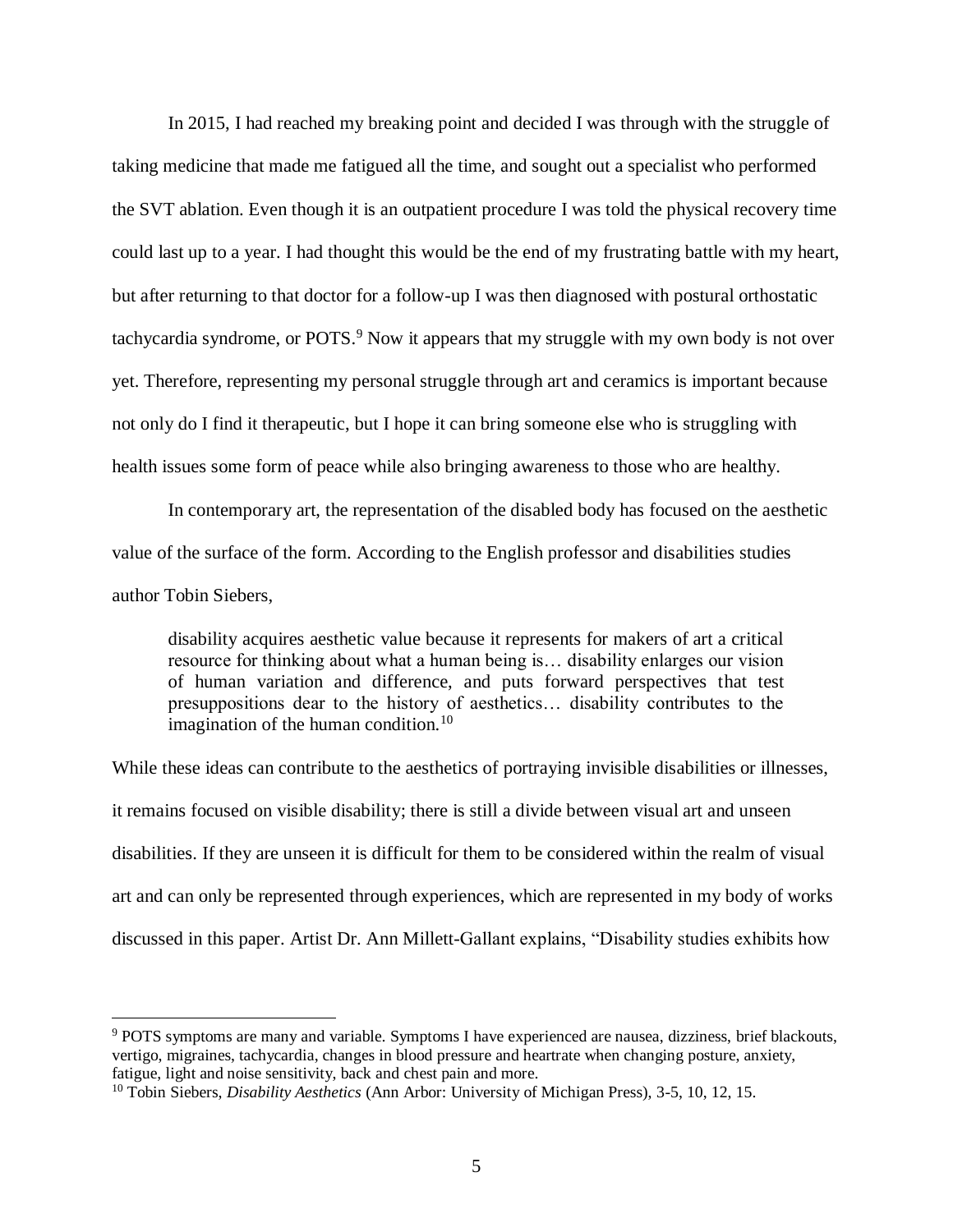the body may serve as a site, target, and vehicle for ideology and creative expression."<sup>11</sup> With this idea in mind, expressing the unseen illness can be interpreted and expressed visually through experiences. Other ideas of concern to disabilities studies are ableism, which entails discrimination against the disabled in favor of the able bodied. Through this idea disability studies could be used as a basis to critique how the body is interpreted visually.<sup>12</sup>

#### The Abject Body

 $\overline{a}$ 

While disabilities studies can act as a mode for understanding the body and personal expression visually, there is the notion of the abject that presents an obstacle to aesthetic appreciation of the compromised body. In her seminal 1982 text *Powers of Horror*, Julia Kristeva states,

There looms, within abjection, one of those violent, dark revolts of being, directed against a threat that seems to emanate from an exorbitant outside or inside, ejected beyond the scope of the possible, the tolerable, the thinkable […]. It beseeches, worries, and fascinates desire […].<sup>13</sup>

The second part of this statement is what makes abjection useful as a tool in art, but only if the viewer can stay engaged with the work. According to Kristeva, the notion of abjection refers to the visceral reaction to the idea or image of the body facing decay or breaking down.<sup>14</sup> As this work outlines, abject reactions to the body's decay provoke a barrier of sorts, between the identification of one's body and personal identity. This idea relates directly to the pieces that are discussed below.

<sup>11</sup> Ann Millett-Gallant, *The Disabled Body in Contemporary Art* (New York: Palgrave MacMillan), 7.  $12$  Ibid.

<sup>13</sup> Julia Kristeva, and Leon S Roudiez, *Powers of Horror: An Essay on Abjection* (New York: Columbia University Press), 1.

<sup>14</sup> Dino Felluga, "Introduction to Julia Kristeva, Module on the Abject." *purdue.edu.* Accessed February 5, 2017.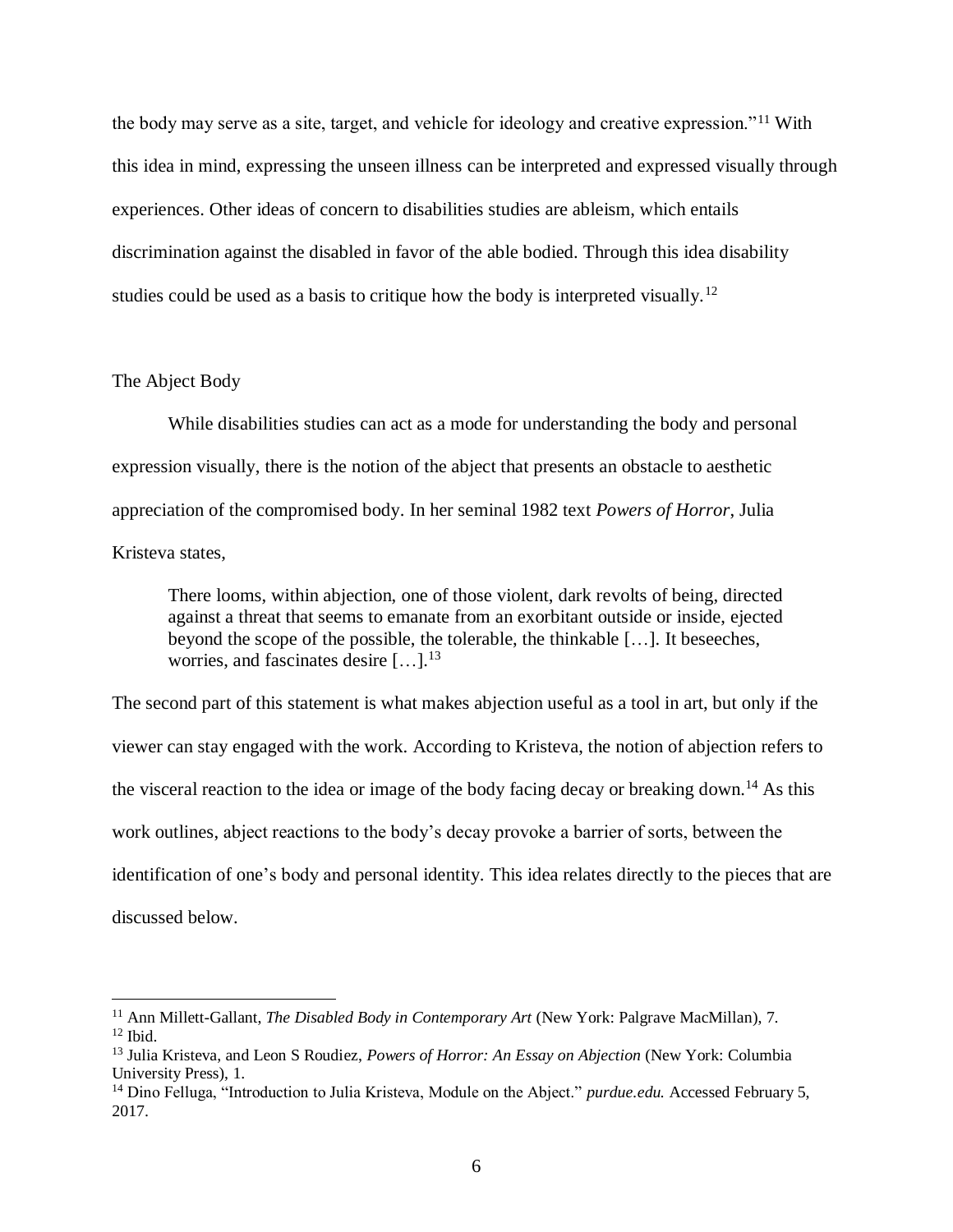The artist Diane Arbus (1923-1971) used photography to document marginalized people who often had disabilities. Her photographs were not intended to document how different these people were, but to register audiences' reactions and propose that all people are foreign in this world.<sup>15</sup> These types of reactions of horror and disgust may be considered an expression of abjection.<sup>16</sup> Artist Rebecca Dann (b. 1994) also explores abject<sup>17</sup> reactions in her own photographic documentation of her scoliosis in her series, *I'm Fine*, 2016, to comment on the stigma surrounding disabilities and dating.<sup>18</sup> While these works are examples of artists using their own experiences to bring to light ableist discrimination, the issue of abject responses remains, which may further exacerbate the rift between the body's variable forms and identification with others, between the viewed and the viewer.

While I do not propose a sensational presentation of the abject body, my work *I am More Than the Sum of My Parts* (Fig. 1) might provoke this type of reaction. By creating a life-sized torso that appears emaciated with overly accentuated hip bones I encourage the viewer to face that idea of not wanting to look at a malformed human figure. The coloring of the soda glaze on the piece contributes to this effect because the calcium in the glaze creates a rotten, greenish yellow hue on the hips and particularly boney parts of the piece, drawing attention to those areas. The torso is also missing all its limbs and its head to prevent the projection of an identity. Around the torso, I have laid out the vital organs of the body. The organs are made of raku clay to further accentuate the idea of a decaying body. The raku communicates decay through the

<sup>15</sup> Susan Sontag, "Freak Show." *www.nybooks.com.* Accessed February 5, 2017.

<sup>16</sup> Julia Kristeva, and Leon S Roudiez, *Powers of Horror: An Essay on Abjection* (New York: Columbia University Press).

<sup>17</sup> Purdue.edu. "The Abject, abjection (Kristeva)." *purdue.edu.* Accessed May 6, 2017. Abjection is defined as the condition of being servile, wretched, or contemptible.

<sup>&</sup>lt;sup>18</sup> Heather Cichowski, "This Woman With Scoliosis Posed Topless To 'Explore The Stigma Around Disabilities When It Comes To Dating'." *aplus.com.* Accessed February 5, 2017.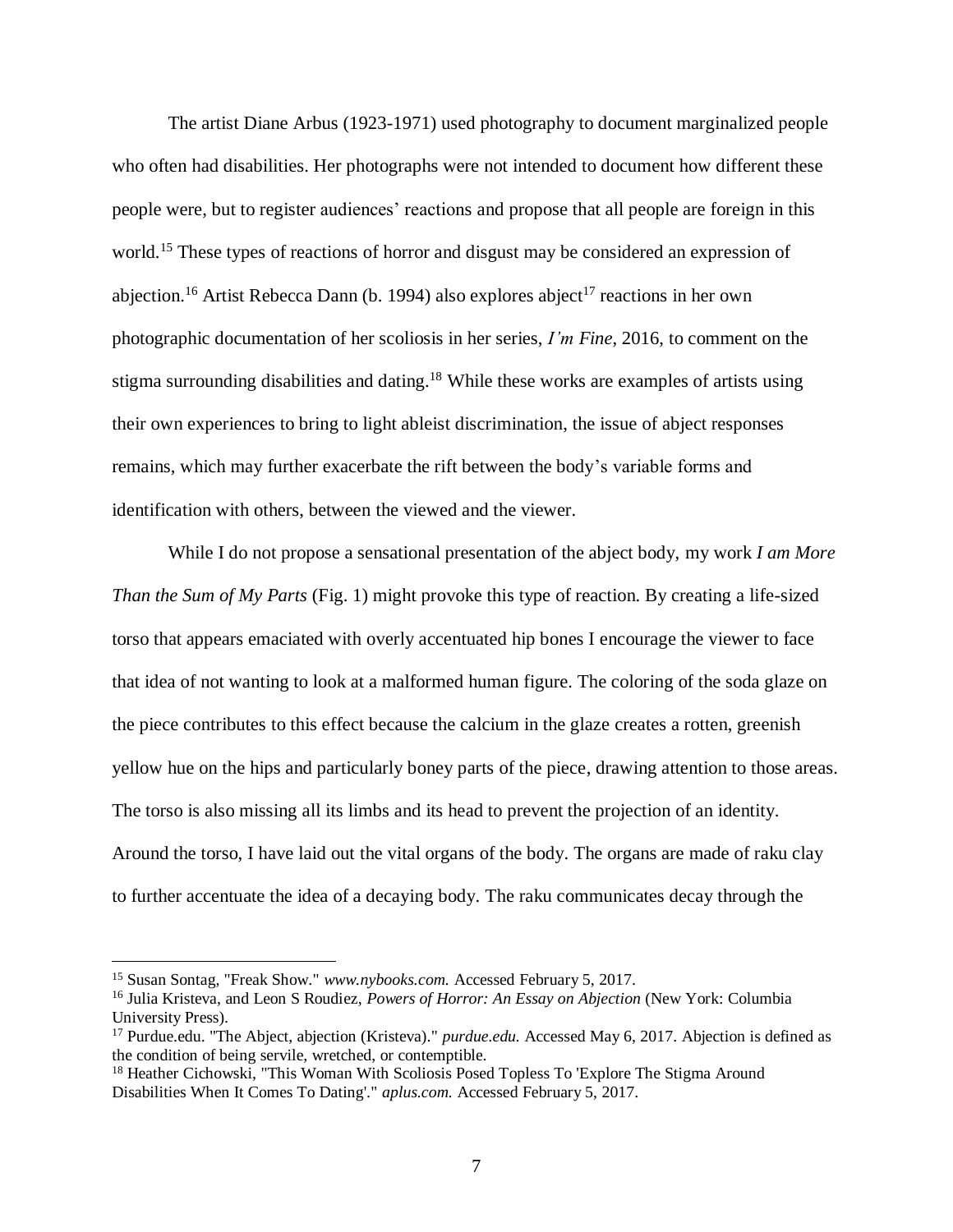surface treatments created by the carbon trapping in the glaze produced by burning paper. The colorations also originate through copper in the glazes. Some of the organs are more burned than others or are colored to appear diseased. A number of organs are included in this piece. Considering that when a person is chronically ill it is not always one part of the body that is causing the problem; sometimes it is the sum of one's parts that work together to cause disorder and the sense that one's body is not one's own. Suffering from a condition can not only cause a disconnect with other people, but can also cause a disconnection with oneself.

It is difficult to find that balance in life where you do not feel as though the condition is what defines you. Most of my works are fueled by my own health experiences: diagnosis of a heart condition when I was eighteen that elicited symptoms when I was thirteen, taking medications for it, undergoing a procedure to circumvent taking medication, and being diagnosed with a further underlying condition. It has felt like a never-ending cycle. Other people face issues such as this on a much larger scale, so shedding light on problems that do not receive adequate recognition is critical.

#### Confronting the Contemporary Body

When I think about my experiences in managing my own health problems I have had to learn to distance myself from my own body in certain situations. I must actively let my mind wander someplace else to get through whatever moment I am dealing with that is making me uncomfortable. Most of the time these thoughts become a coping mechanism and transform into creative ideas that help me express that momentary distress.

Many contemporary artists have worked to bring awareness to health issues that are personal to them or to those of a larger scale. Mona Hatoum (b. 1952) has used the medical and

8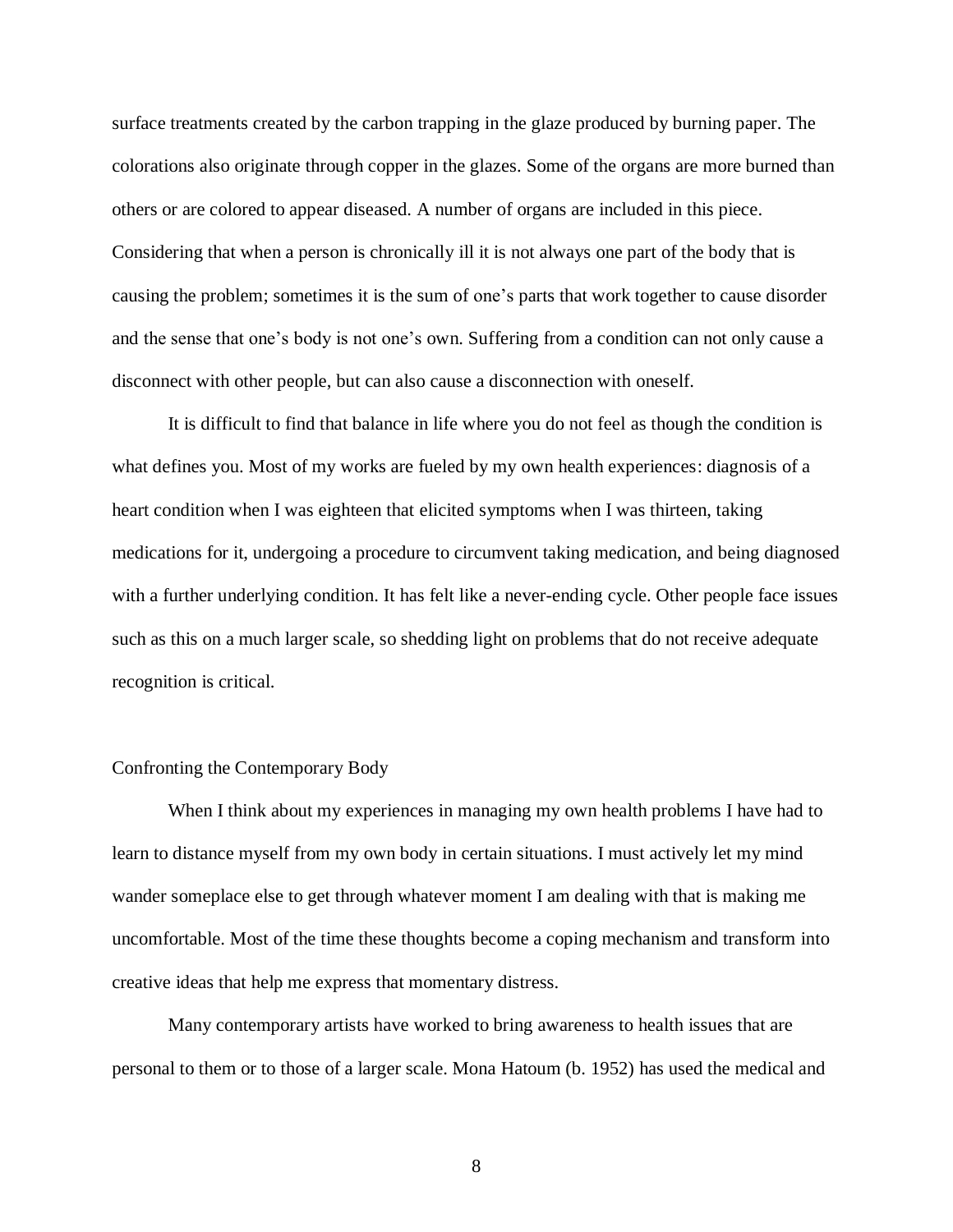clinical perspectives of the body to explore struggles with identity, depictions of beauty and health in an aesthetic way. Janine Antoni (b. 1964) has used her body as a tool for her work. Antoni states:

The body is physically important to me as a tool for creation. In *Loving Care,* I used my body to create the entire piece, dipping my hair in ink and moving it across the floor. The most important part of this piece was the process of using my body to create the art. The artifact of the ink stained floors is interesting and visually appealing, but it is more important to see how I used my body to create the piece. Putting my body through these far-out situations emotionally connects me to the audience and hopefully can make them think about how the body can create so much. $19$ 

By using her body, Antoni transforms everyday activities such as bathing, eating, and sleeping into aestheticized art processes.<sup>20</sup> In these examples, the body can be used as a tool to deliver messages or it can be the message itself.

Marc Quinn (b. 1964), a member of the Young British Artists,<sup>21</sup> used ten pints of his own blood cast in a frozen silicone mold of his head to create self-portrait busts titled *Self*, 1991, which he re-creates every five years. Quinn suffered from what can be considered an invisible illness, alcoholism. These pieces explore notions of entropy and dependency in the sense that the artist is aging over time and the works need electricity to maintain their frozen form.<sup>22</sup> Art historian Dr. John G. Hatch states, "Entropy is more popularly formulated as the tendency of all systems to break down, to fall into disorder or chaos (which is not strictly correct); or to put it in more colloquial terms, no matter how hard one tries, things just tend to break down."<sup>23</sup>

<sup>19</sup> Will Lytle, "A debate with body artists Janine Antoni and Stelarc." *Willvlytle.wordpress.com.* Accessed May 5, 2017.

<sup>20</sup> Ibid.

<sup>21</sup> TheArtStory.org, "Young British Artists." *www.theartstory.org.* Accessed April 24, 2017.

<sup>22</sup> Marc Quinn, "Self 1991-Present." *marcquinn.com.* Accessed January 27, 2017.

<sup>&</sup>lt;sup>23</sup> John G. Hatch, Jr., "Nature, Entropy, and Robert Smithson's Utopian Vision of a Culture of Decay." In *Meanings of Abstract Art: Between Nature and Theory*, edited by Paul Crowther and Isabel Wünsche, (New York: Routledge ), 159.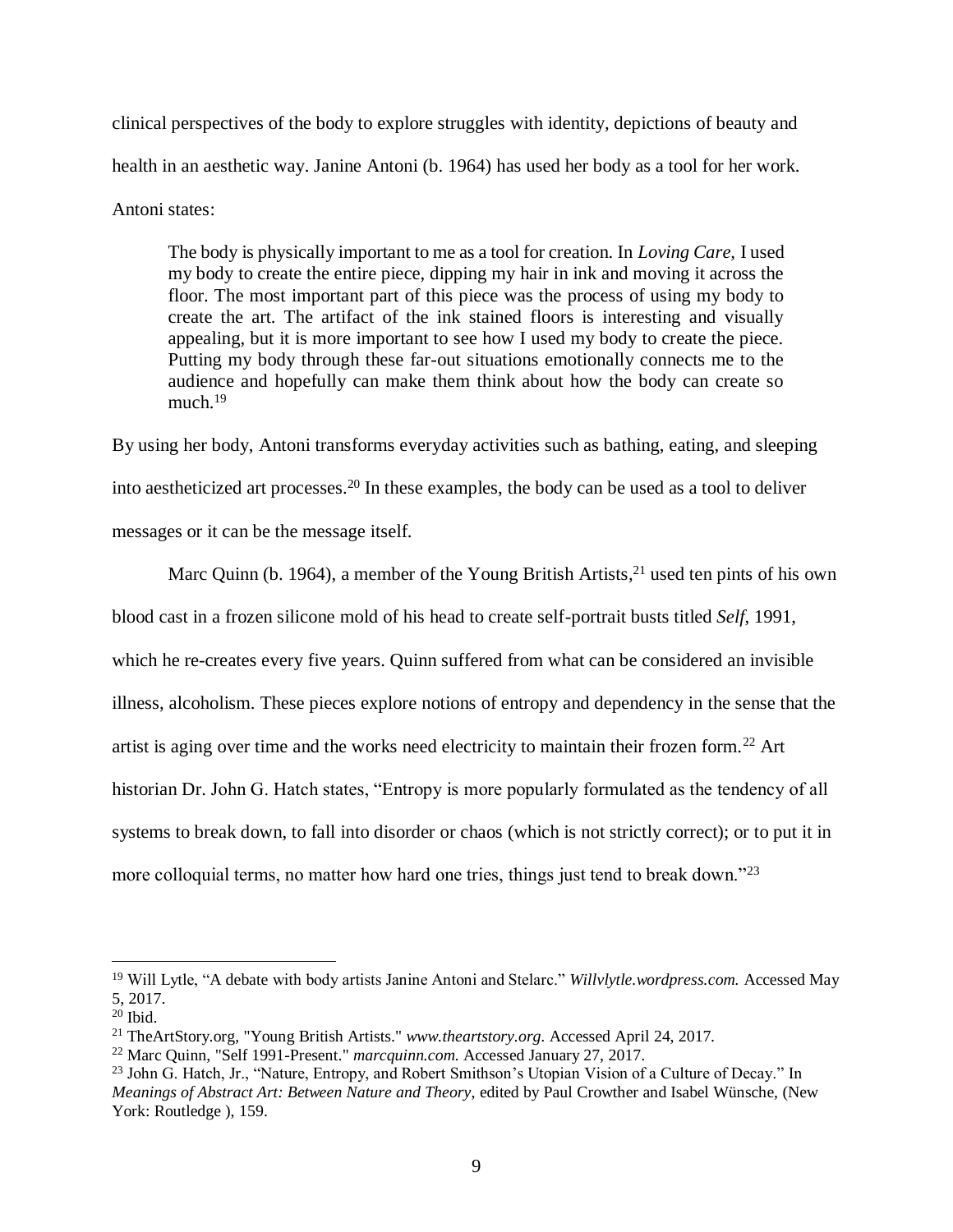Quinn also made several sculptures of disabled artist Alison Lapper (b. 1965) at seven months pregnant, which were rendered in marble and displayed in Trafalgar Square in London for two years. Lapper was born with a chromosomal disorder that resulted in her having shortened legs and no arms.<sup>24</sup> The sculpture mimics the way sculptures of heroic figures are displayed in public places and how they undergo entropic processes over time which implicate them in natural processes of birth, death and rebirth. 25

In my works, I use the body as an iconic form, however the representations are not necessarily specific to my body or my experience. In my process, I use anatomy books and medical research as points of reference when I form pieces. I use the clay to create bodies and body parts and they become the medium for the messages I have in mind. Occasionally, I have used my own bodily experiences in pieces such as *The MRI Machine* (Fig. 2), wherein the personal perspective was pertinent to the work's content and functioning. Not only was the idea behind this piece birthed from the experience of having to endure an MRI, it was essential to recreating my claustrophobic experience for the viewer while keeping them in a "viewing" state, as if experiencing the visceral nature of that test. Because it was my experience I decided that obtaining the actual imaging from the test was necessary; in this case the inside of my body is a medium for creating an experience.

Ceramic artist Melissa Mencini (b. 1977) creates ceramic sculptures that, while appearing abject, focus on misconceptions of beauty and individuals who do not conform to societal norms. She states:

The common thought and perception of beauty is often universal. Those in the world who do not fit within the commonalities are often times quickly dismissed and people with deformities are sometimes even cast-out of society. I view these

<sup>&</sup>lt;sup>24</sup> Emine Saner, "Alison Lapper: 'Disabled people are looked at as a drain on society, and I'm certainly not that'" *www.theguardian.com.* Accessed February 5, 2017.

<sup>25</sup> Alison Lapper, "Alison Lapper 2000-2012." *http://marcquinn.com.* Accessed February 5, 2017.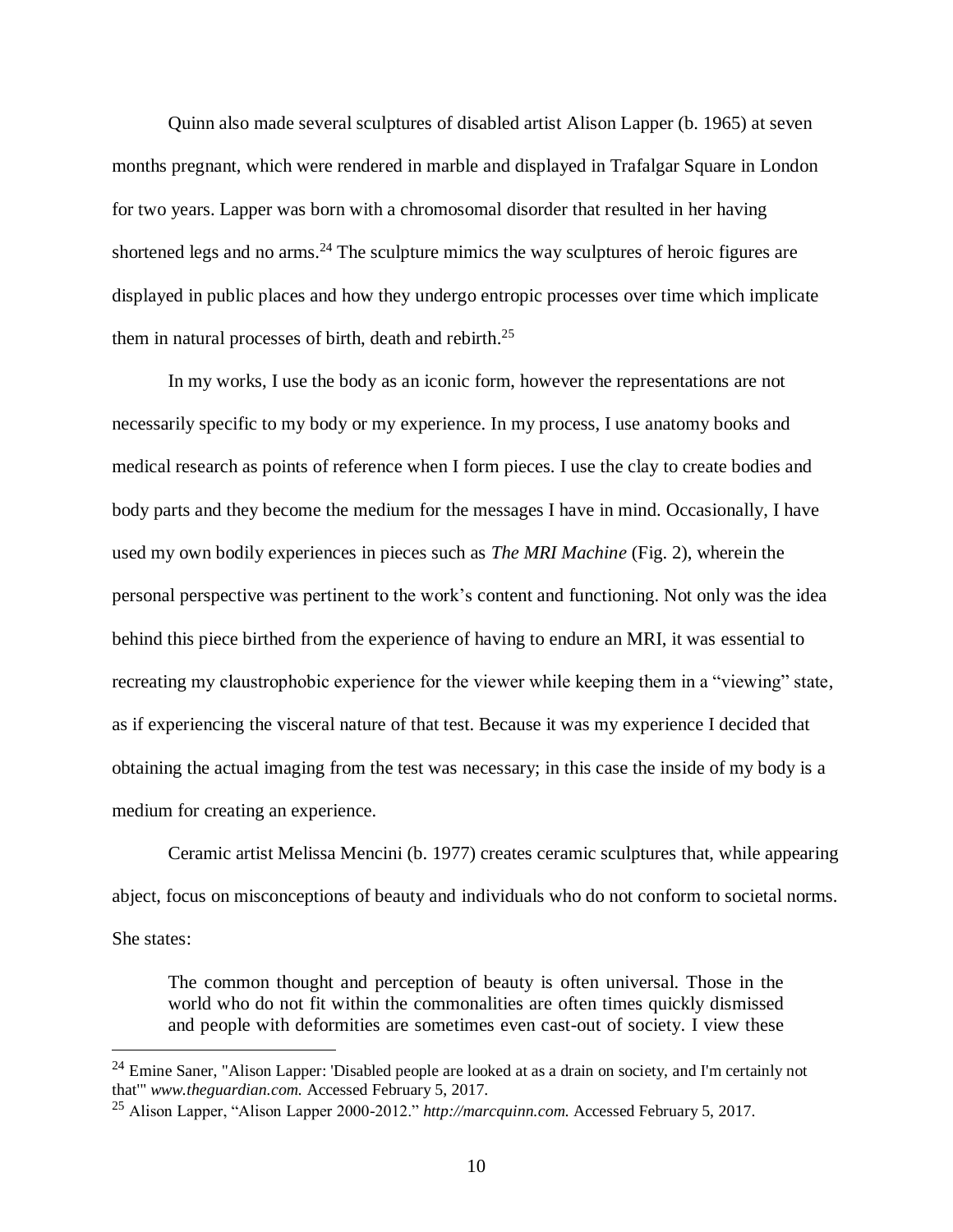differences as beautiful. I feel that as a society, we suffer from a lack of compassion for people that do not closely resemble us. My figurative sculptures are meant to celebrate this cross section of the society we live in. The outcasts, the people who are hidden away in intuitions to eventually be "fixed", these are the people who excite me. The difference in the way a face can be configured, to me, is like drawing a robust model, filled with curves, angles and fantastic shapes. These pieces celebrate people for who they are, for all of their differences. By drawing from the ideas of Greek and Roman busts, I give the people with disorders and anomalies a sense of beauty and importance in our culture and our lives and hopefully increase our own sense of awareness of the society we live in.<sup>26</sup>

These ideas are similar to the way Quinn portrayed Alison Lapper in Trafalgar Square and Arbus' depiction of marginalized people, but the difference between Mencini's work and Arbus' is that Mencini's proposes an alternate reading of the abject which is arguably beautiful and subject to its own canon of idealization. While it appears that she is searching for and fascinated by the beauty in these imperfections, she states that, "I intend for my work to force the viewer into a challenging and sometimes uncomfortable relationship with the object and elicit a physical reaction, whether it is cringing, questioning or smiling; this allows the viewer to experience the piece."<sup>27</sup> She uses clay in representations of tools and bodies to explore these ideas and reactions.

#### Materials, Bodies and Energy

 $\overline{a}$ 

My use of ceramic clay to form parts of the body such as organs and bones is a way of therapeutically exploring my personal struggle with my own health. The repetitive heart motif that appears throughout this project, the constant shaping of these forms, becomes my outlet and coping mechanism. There is also a contrasting side to the process where the repetitive act of making acts as a constant reminder of the incessant daily struggle and lifestyle that accompanies chronic illness. I want to bring to light issues of health that are not necessarily widely understood

<sup>26</sup> Melissa Mencini, "Melissa Mencini Ceramics." *www.melissamencini.com*. Accessed April 24, 2017.  $27$  Ibid.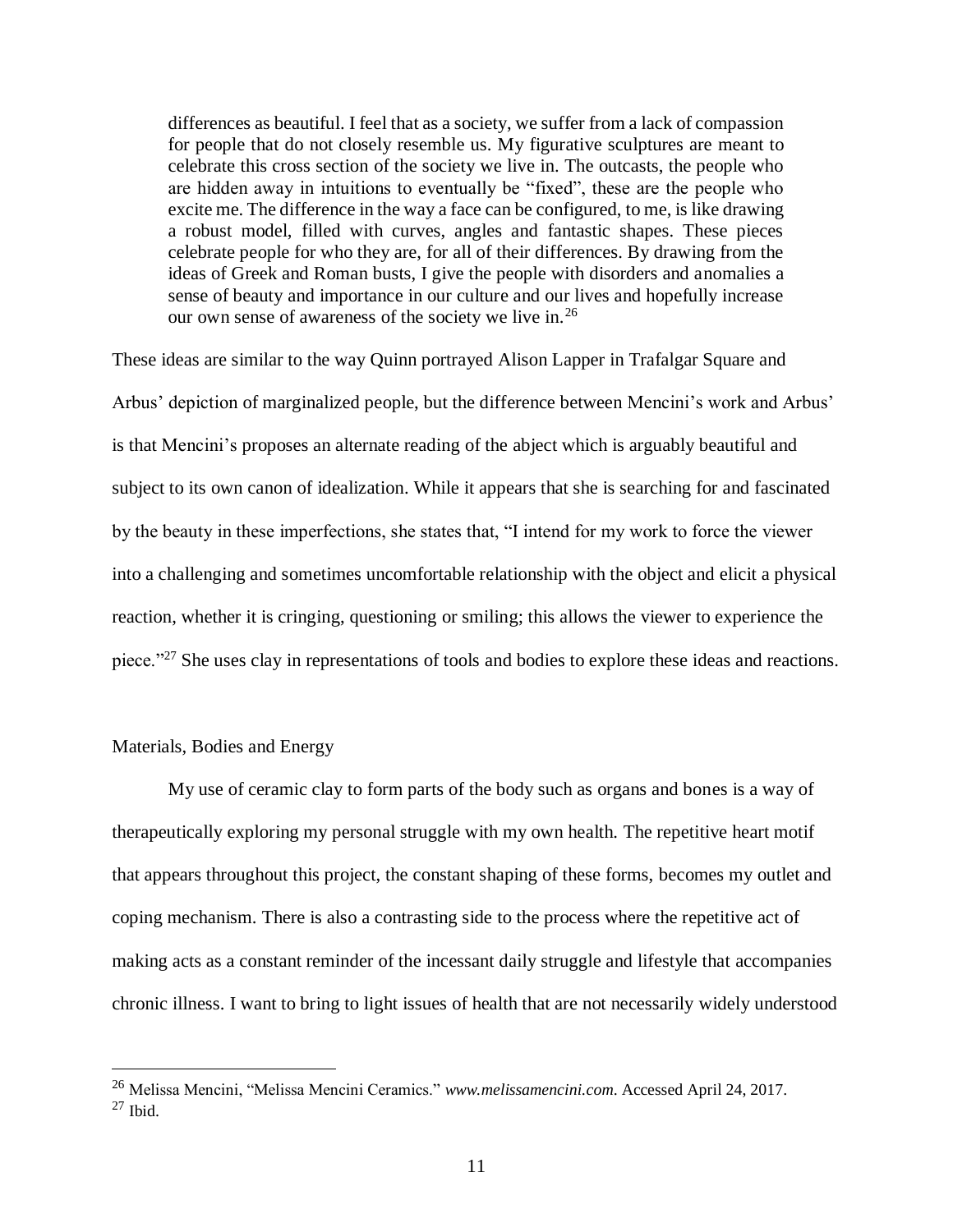or which receive insufficient recognition. Sculpting the insides of the body out of clay creates an opportunity to present the human form and its diseases to an audience without provoking an abject reaction. The use of clay to make these pieces is important to me because of the ideas in religious texts that suggest that humankind was made from clay or dirt and water and that in the end we will return to the earth to become clay again, intricately linking aesthetics with the cycles of nature. In this sense, it feels befitting to me as an artist to create human forms from clay.

In most cases, I prefer that my works do not have faces or identifying factors. This way, a viewer can relate to the works without the imposition of a preexisting identity. I want the viewer to be able to insert themselves into the space and experience all of it, so that when they view the works they can see that it could be any person in these situations.

Disease is a force that we cannot see with our own eyes other than the effect it has on the body. There are ways to represent decay and disease from an aesthetic perspective that do not focus on their morbid and their grotesque nature. Rather than depicting disease in a literal sense that shows microorganisms, cells, decay, or rot I chose to use the physical form of the mouth. It is not just limited to the physical either; there are mental illnesses that are equally debilitating.

The mouth creatures represent all unseen forces that destroy the body or a person from within. My first set of mouth creatures that I created called *The Lady* (Fig. 3), were made from porcelain. In my response to using that clay body, I kept them as these simple white objects elevated on tiny legs. Porcelain, to me, is a clay that registers as having feminine qualities because it is considered elegant. They were different than the later mouths and convey a corresponding message that will be discussed below, but their form made me wonder how I could represent a whole body with the minimal amount of information to create one. They then morphed into the mouth-butt creatures which are composed of what little recognizable parts of

12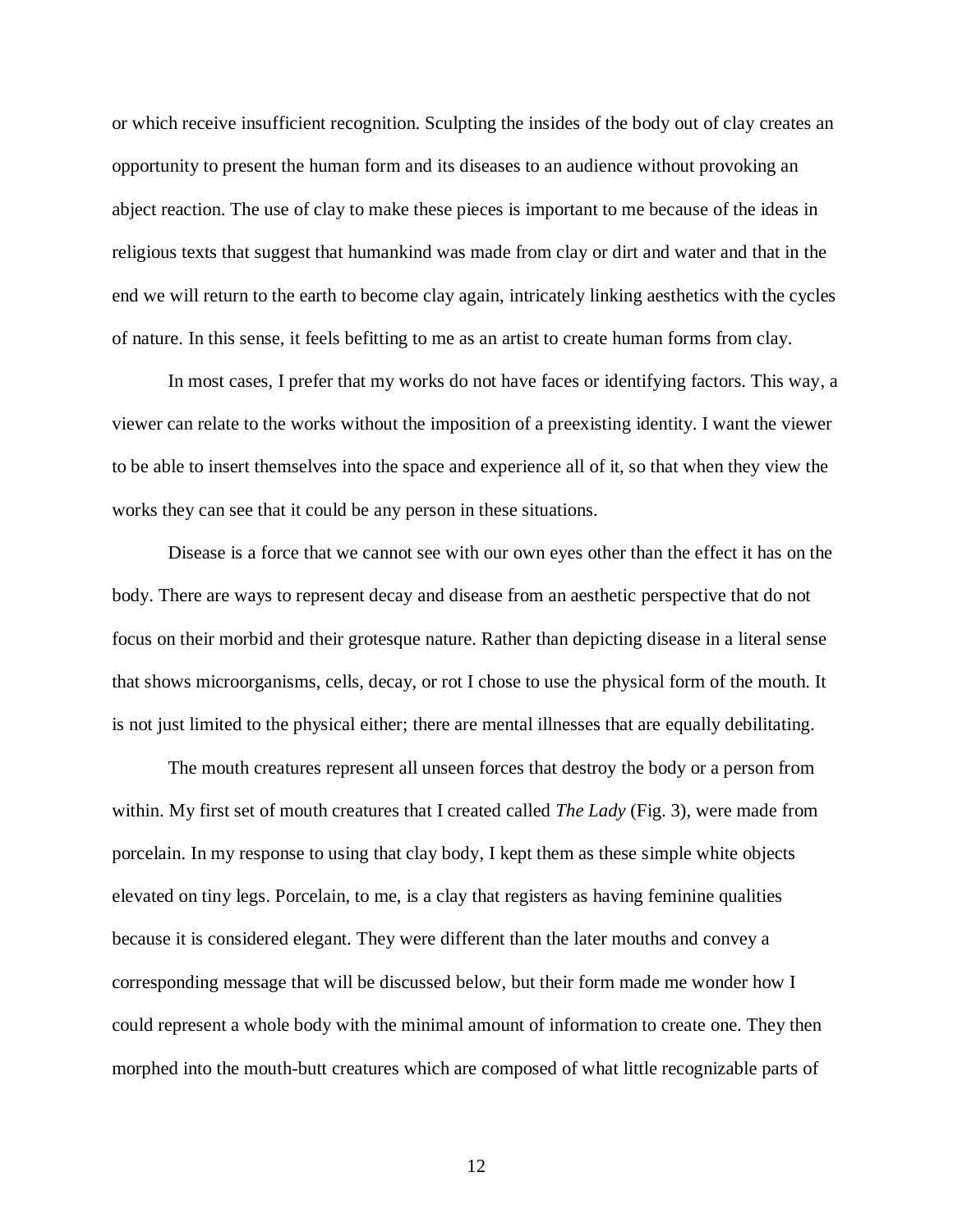the body are needed to create a whole organism. The minimization and simplification of form became important because most diseases occur on a cellular level; one small cell can wreak havoc on a multicellular organism such as a human being. Some have been altered to provoke a feeling of threat or discomfort through the expressions of the mouths.

After I read "The Spoon Theory" by Christine Miserandino, 2003, I realized it was a concept that could explain chronic illness to a healthy person in a way that made sense. <sup>28</sup> In her theory, spoons represent a measure of energy. A chronic illness sufferer is allowed a finite number of spoons to spend on tasks each day, whereas a healthy person has a seemingly infinite amount. Everyone's spoon type is different and the amount administered is also unknown. That energy is also fragile and could be expended sooner than expected if someone who has a chronic illness is not consistently aware of their constant state of being. My piece *Spoon Theory* (Fig. 4) is my representation of having put this theory into practice every day. For people with a chronic illness, such as POTS, they must actively be aware of how many tasks they have that day and portion out their spoons, or energy, for each one.

#### The Body and its (Social) Permutations

 $\overline{a}$ 

Over the past three years my approach to my work has changed significantly. Whereas my work has had a constant focus on the body and health, its overall focus has evolved. My previous works included themes such as the colors of the chakras<sup>29</sup> as a method of healing, wherein colors used pertain specifically to a region of the body or an organ's chakra color. From this, I explored other aspects of the physical and psychical body and how I could represent them.

<sup>28</sup> Christine Miserandino, "The Spoon Theory." *www.butyoudontlooksick.com*. Accessed February 4, 2017.

<sup>29</sup> Mindbodygreen, "The 7 Chakras for Beginners." *www.mindbodygreen.com*. Accessed February 4, 2017. Chakra colors represent different zones of energy in the body. It is believed that focusing or meditating on those colors and the related area of the body can promote healing.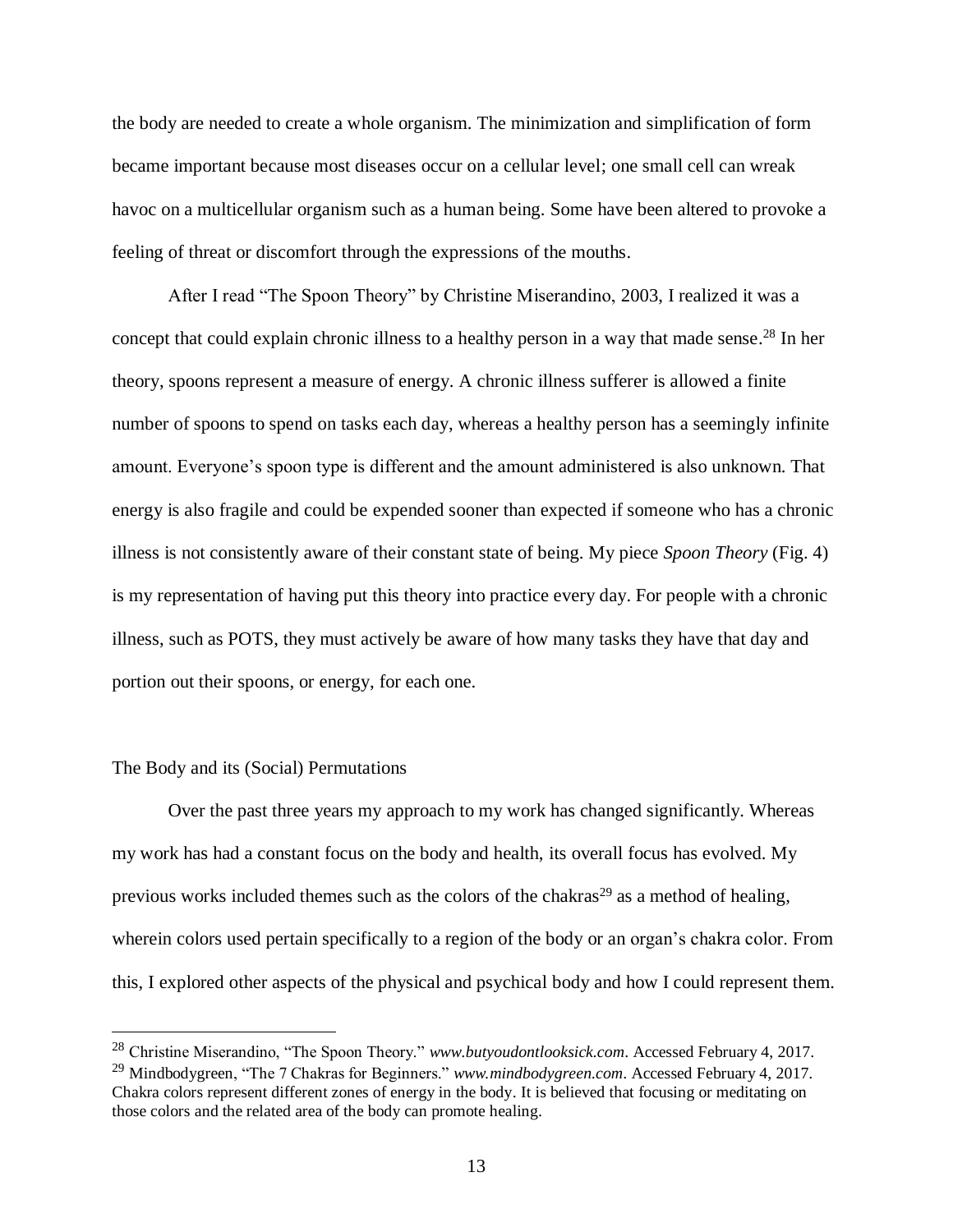I then began to focus on the idea of the body and disease at the microscopic level. During this time, there had been an Ebola crisis in Africa, and here in America the idea of exposure to such a horrific disease was receiving widespread and fear-inducing media coverage. Instead of seeking methods to help those who needed it, it seemed that attention was focused on one's own personal protection and preservation. In response, I decided to coil build an abstracted giant *Ebola Cell* (Fig. 5), which I envisioned with a sense of movement and undulating curves to suggest the paranoia and instability surrounding this global health scare.

This idea of using essential forms to depict an organism continued into other pieces such as *Syphilis* (Fig. 6), which I distilled into a basic spring or spiral shape, and *Heart Stone* (Fig. 7), which was the basic shape of an anatomical heart without any of the arteries or muscular details. It was following this exploration of simplified form that I decided to focus on creating works that drew attention to invisible illnesses, this idea is addressed later in this paper.

*Hypotensive Premonition* (Fig. 8) continues my ideas of simplifying the body and combines it with my own previously mentioned chronic illness. Overall, the piece presents a feminine form, but it is missing a head, arms, a stomach, and the legs from mid-thigh down. I chose to sculpt it this way because I was thinking of the way that sculptures deteriorate over time through forces of entropy, but also through the deterioration of a body through illness and disability. Here, the body is recognizable, but incomplete and in a compromised, semi-functional physical state. The viewer can project an identity of their choosing onto the works because the form is simplified and lacks a predetermined identity.

Recent political events have caused me to reflect on possible feminist perspectives in my work and to decipher why they are important to me and why I should express them. My works are not overtly feminist, but address overlapping issues commonly discussed in various waves of

14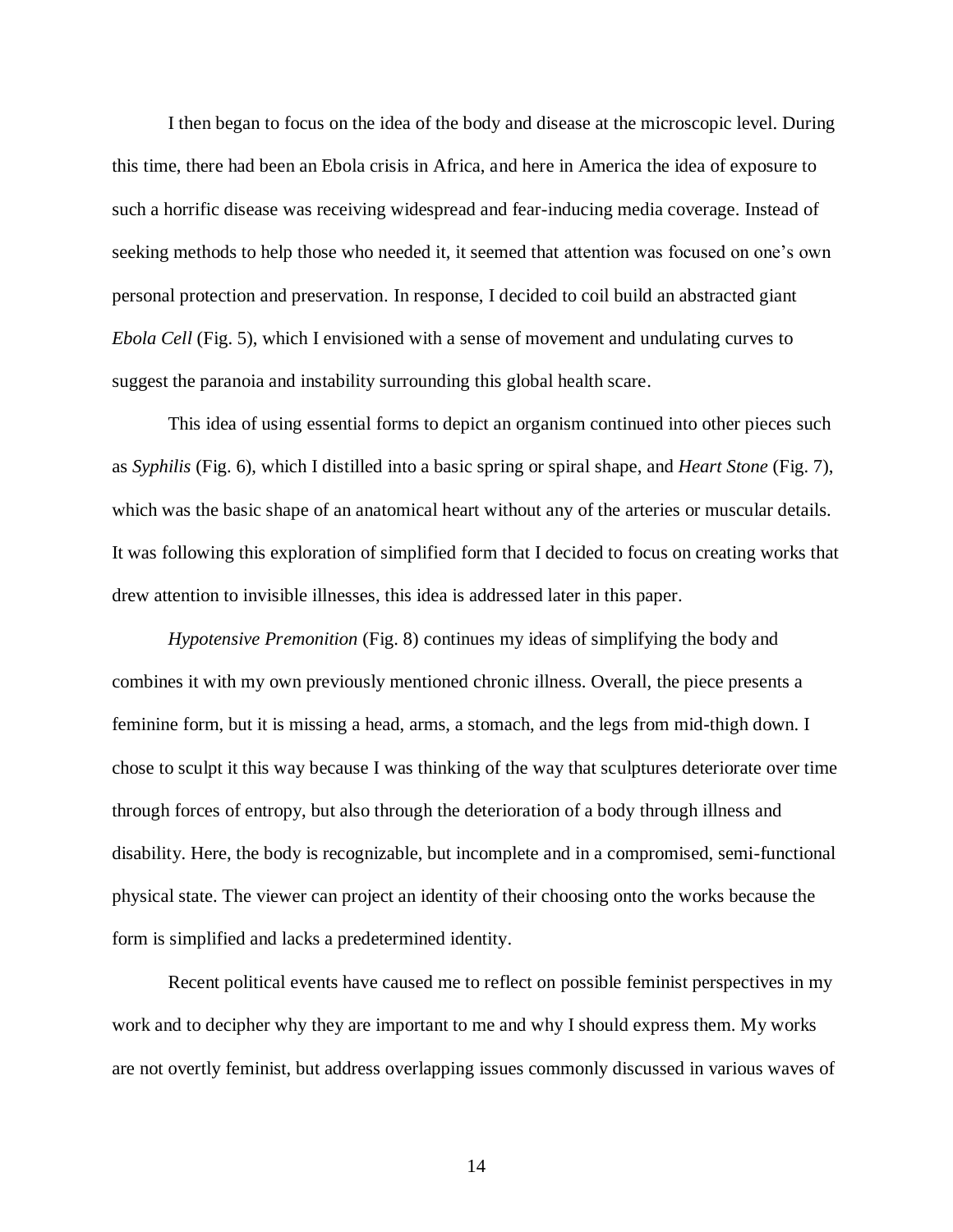feminism<sup>30</sup> in regard to my medical experience facing gender bias.<sup>31</sup> My previously mentioned piece, *The Lady*, represents the idea of a "perfect woman." She has her mouth open as if to say something but the expression of the mouth seems to be sexual. She could be yelling or speaking, but she does not make a sound. My investigation into these notions were in response to the projected reformations of the Affordable Care Act and defunding of women's health programs, such as Planned Parenthood.<sup>32</sup> It seemed as if the female voice was being silenced or ignored and the female body was no longer important beyond the context of a sexual object. This drives me to investigate further aesthetic representations of the ideas of how a woman should be portrayed.

This idea of being nothing but a sexual object can be linked to my other piece *Doily Girls* (Fig. 9), which is a set of matching crocheted doilies that were painted with porcelain casting slip and then molded around balloons. As the slip was firming up and drying I then peeled back the edges to create a vaginal shape. Both works deal with some of my experiences during my diagnoses and treatment where it felt as though I was viewed as nothing more than a reproductive object. For artist Kiki Smith (b. 1954) the body is no more than a shell that assists in the understanding of gender.<sup>33</sup> Her piece *Train*, 1993, deals with the social constructs surrounding the function of a female body. The body trails red strings behind it that reference

<sup>30</sup> Ariadne Nichol, "Simone de Beauvoir: Freedom for Women." *Standfordfreedomproject.com.* Accessed May 6, 2017. Second wave feminism took place in the 1960s and 70s and focused on eliminating work place inequality and gender discrimination. Simone de Beauvoir sought to change the projected notion that women must act like men to be equal and should embrace the identity of being both woman and a human being. These ideas received further development in later waves of Feminism.

<sup>31</sup> Cristen Conger, "How Feminism Works." *howstuffworks.com.* Accessed April 24, 2017. First wave feminism focused more on suffrage movements and searches for equality with ideas that the female body was different than a man's but not inferior.

<sup>&</sup>lt;sup>32</sup> Danielle Kurtzleben, "Here's What GOP Bill Would (And Wouldn't) Change For Women's Health Care." *www.npr.org*. Accessed May 6, 2017.

<sup>&</sup>lt;sup>33</sup> Jill Kestenberg, "Bounded by our Bodies: A Theoretical Essay on Female Identity and Gender Deconstruction." *cujah.org.* Accessed April 24, 2017.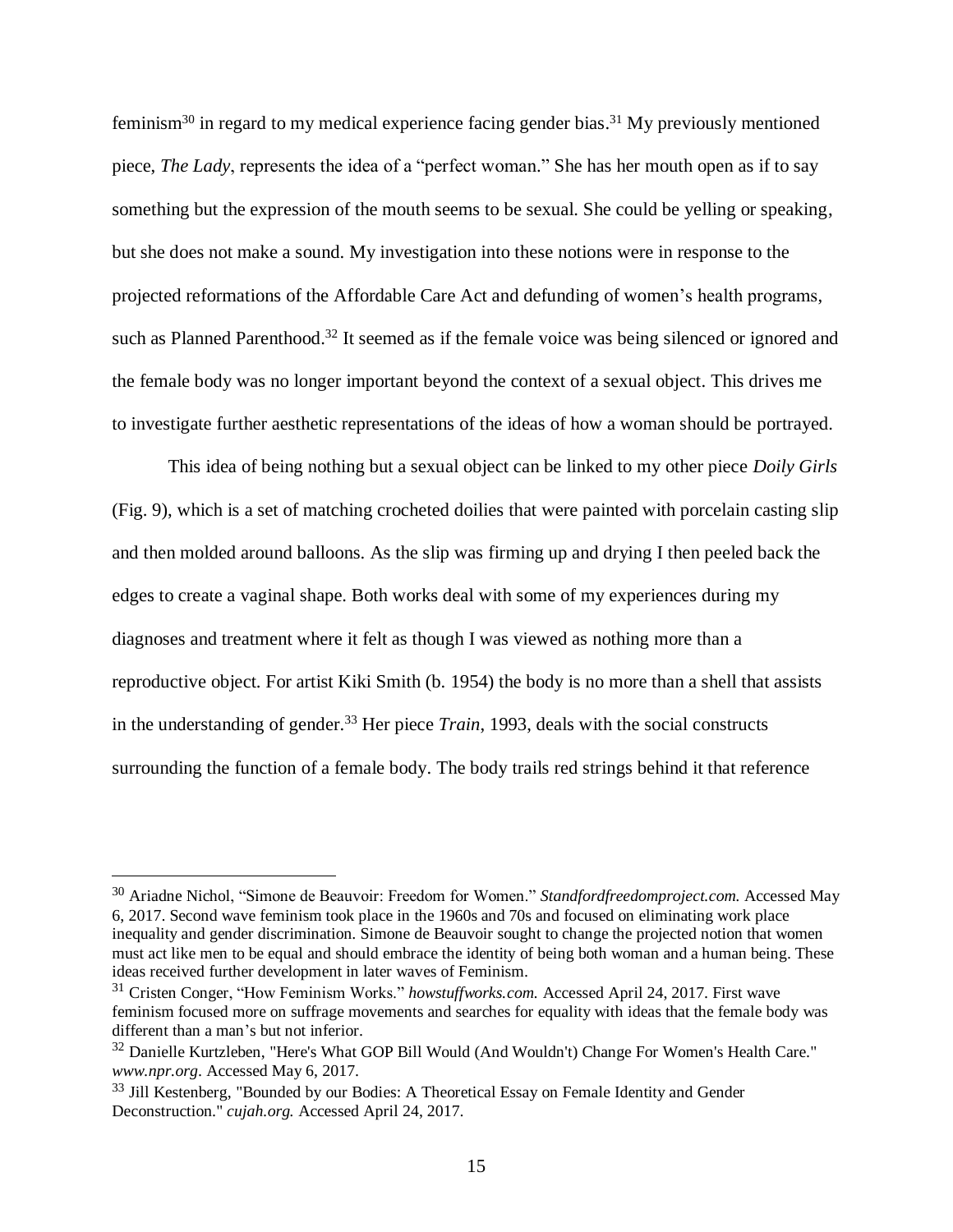blood. Her piece causes the viewer to confront the reproductive functions of the female body. It demands acceptance of these functions.

I find that as a woman it can be difficult to get a doctor to take your medical situation seriously. Out of all the doctors I have seen regarding the diagnosis and treatment of my condition, all have been male and only about four of them have listened to me and taken me seriously. Out of those four, two of them were heart specialists, one of whom openly admitted he did not know how to treat my POTS after diagnoses.

All the other doctors were heart specialists who wanted to just medicate me and send me on my way or told me it was all in my head. They also said that because I am a woman in my twenties and am on birth control, I will have a baby eventually, so I should stop taking my heart medication for the sake of my unborn children. Most of my medical issues have been prejudged by medical professionals whose treatment of my illness has felt dismissive and condescending.

It is frustrating to not be taken seriously when it comes to your health, especially by doctors who assume that because you are female that your only goal in life is to reproduce, therefore your personal treatment hinges on the fact that you might carry a child in you at any point in time. I tend to receive a lot of opinions about my reproductive health from heart specialists who cannot even answer the question, "Well do you think my birth control could be contributing to my tachycardia?" A gender bias is inexcusable in the medical world. Everyone should be able to receive the right treatment and never be treated from a solely gendered perspective when seeking help.

On average one in three hundred Americans is diagnosed with POTS every year.<sup>34</sup> It is the most common syndrome we have never heard of. Eighty percent of people diagnosed with

<sup>34</sup> Dysautonomia International. "Postural Orthostatic Tachycardia Syndrome." *www.dysautonomiainternational.org.* Accessed February 4, 2017.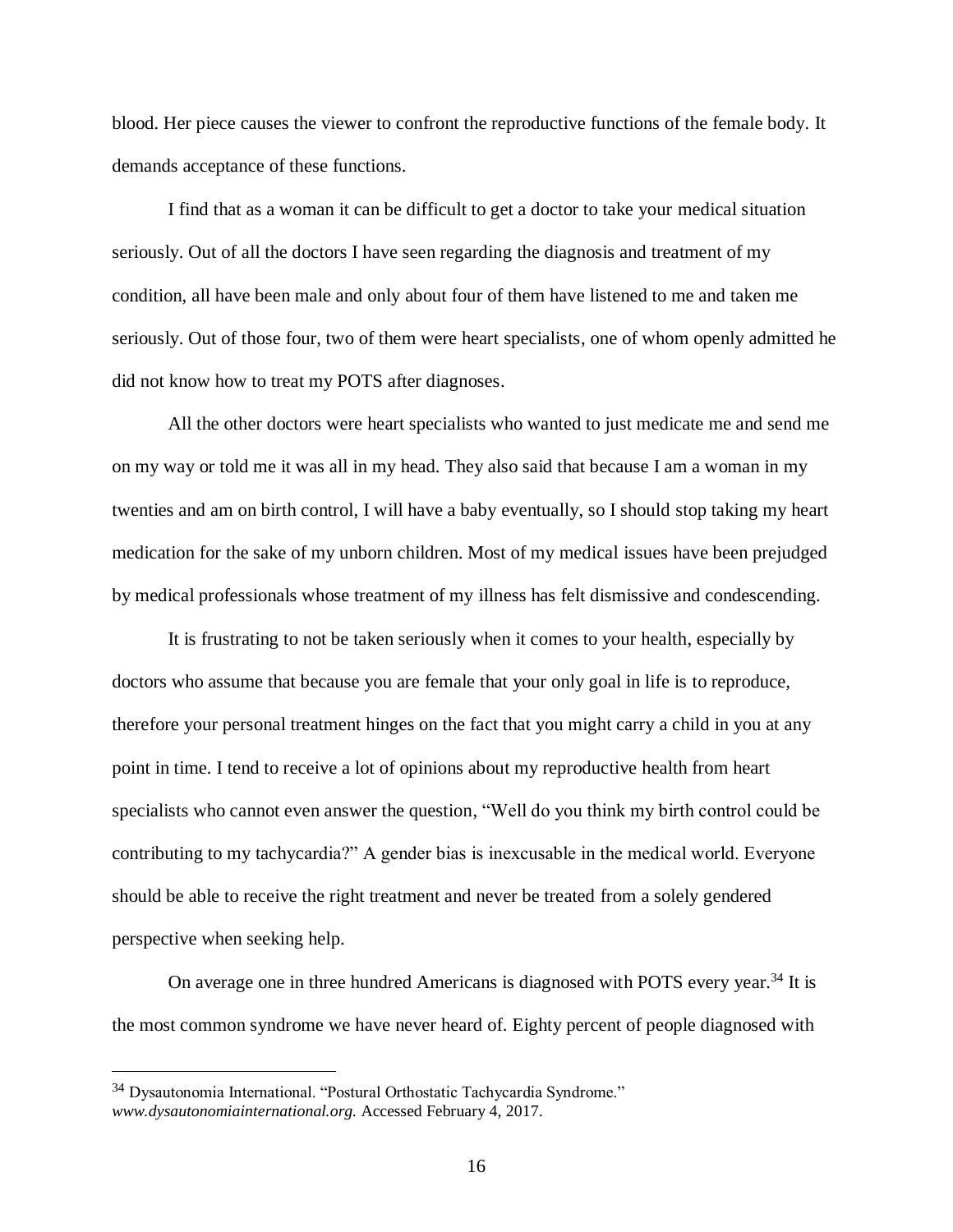POTS are women between the ages of fifteen and fifty.<sup>35</sup> Out of those successfully diagnosed, most are misdiagnosed with anxiety or sent to see psychologists because their doctors do not believe it exists or have no knowledge of it. The feminist and political activist Simone de Beauvoir (1908-1986) stated that "social discrimination produces in women moral and intellectual effects so profound that they appear to be caused by nature." <sup>36</sup> Many of those suffering from POTS are told that it is just in their head and that therapy is what they need.

Anxiety is a common misdiagnosis and my piece *Miss Diagnosed* (Fig. 10) focuses on this subject. The most common depictions of a person having an anxiety or panic attack are ones where they are commonly huddled up in the fetal position in a corner or breathing into a paper bag to prevent hyperventilation. In this piece, I continued the idea of a simple body by reusing the form of the mouth creatures. In this instance, however, instead of just representing a defective body or disease, this piece represents the person. The creature form, the person, now is the one having the panic or anxiety attack which is made possible through the use of Arduinos controlling an air compressor to inflate and deflate a paper bag. I think that by not depicting a specific human form it becomes easier for a viewer to put themselves or someone they know in the place of the creature.

*All in Your Head* (Fig. 11) continues as a comment on diagnosing and treating a symptom rather than the cause. This piece, which is a brain being penetrated by nails, represents many forms of symptoms caused by one problem. Because of POTS I tend to suffer from bouts of migraines and even suffered from one for a year straight without any medical test capable of determining the cause. Now with the knowledge and proper diagnosis, while treatments are still

<sup>35</sup> Christine Miserandino, "The Spoon Theory." *www.butyoudontlooksick.com.* Accessed February 4, 2017. <sup>36</sup> Richard Greene, and Rachel Robinson-Greene, *Girls and Philosophy: This book isn't a metaphor for anything* (Chicago: Open Court), 176.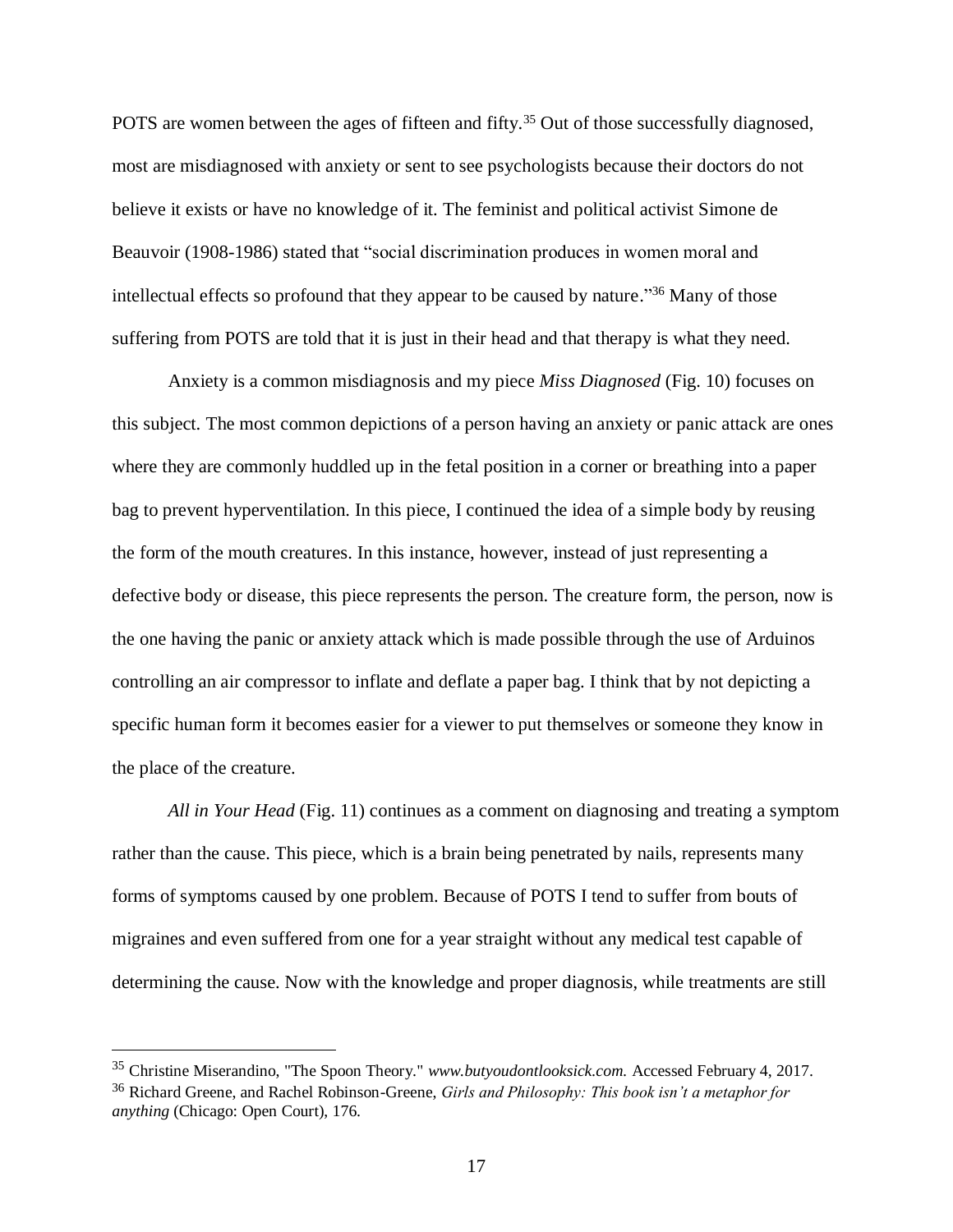few and far between, I have an understanding that POTS can cause migraines due to lack of blood to the brain and the entire dysfunction of the autonomic nervous system. So technically, since a nervous system is not working properly, it is "in my head," but not in the way medical professionals suggested. Misdiagnosis can be just as harmful as the illness someone is fighting. When this happens, it is the first part of a problem that needs to be cured before the rest can even be diagnosed.

Without proper diagnosis, the piece *Pile of Bones* (Fig. 12) becomes a living truth for people with chronic illnesses. The skeleton lying on the doctor's office bed being held down by strings connected to the mouth creatures, or disease, becomes a constant experience. There have been times when I am going from one doctor to the next trying to be properly diagnosed or searching for a treatment that works and this has happened so often that I have begun to feel like an object on a table rather than a person looking for help. This experience has the potential to be universal to people of any race or gender who experience a struggle with invisible illness.

#### Conclusion

The importance of the human body in art, historically, has had a constant presence in aesthetic endeavor. Images of the body are a method of representation to which a viewer can react or relate, but the representation of the disabled or sick body, I feel, has been misrepresented for those whose illness is not apparent. Having a chronic illness, disability, or health issues that are less visible can be a daily struggle that is difficult to navigate, especially when the illness is less well known and difficult to diagnose. There is a stigma behind what is a disability and what is not. If it is not immediately visible to a healthy person, it does not seem real and one is constantly confronted with the suggestion that "you don't look sick." This stems from a lack of

18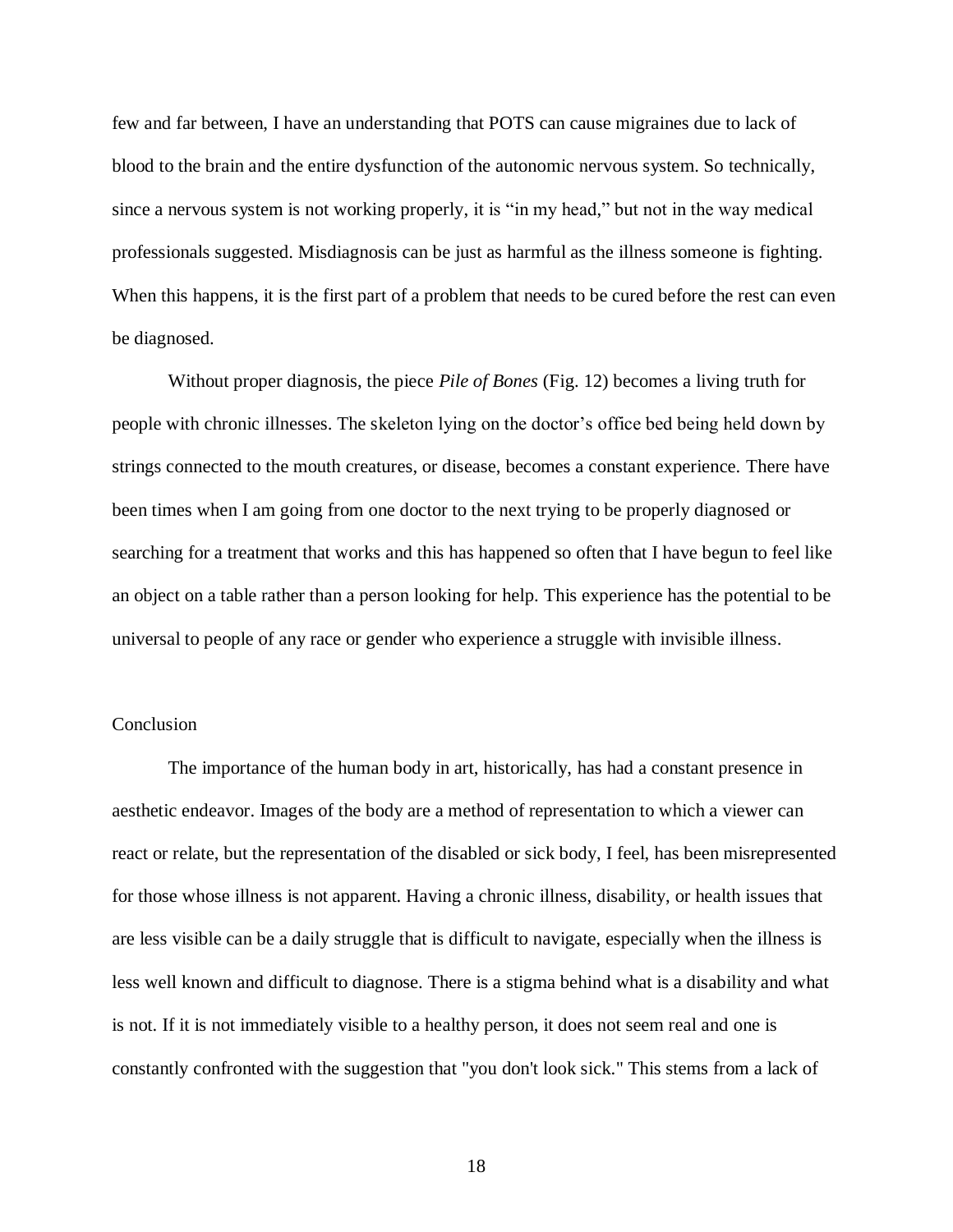understanding and the fact that most understanding of disability or chronic illness is based on the visual.

If you are not missing limbs, are disfigured, or your appearance does not trigger that visceral reaction in people, then you must not truly be ill. This idea extends into the medical field and treatment of my disease. Constant misdiagnosis and gender bias from medical professionals hinders the progress of understanding and research into illnesses like mine. Disabilities studies could help bridge the gap in communication between the chronically ill and the healthy.

This body of work seeks to work as a mode of representation for those with an invisible illness to relay their experiences to the viewer. Each piece represents an individual medical occurrence that I have either experienced myself or learned of from someone who deals with the same struggles as I do. By creating works that exist together to build an atmosphere for the viewer to experience, I have provided a way for a healthy person to relate to these experiences and to understand that what is considered a disability may not be immediately apparent.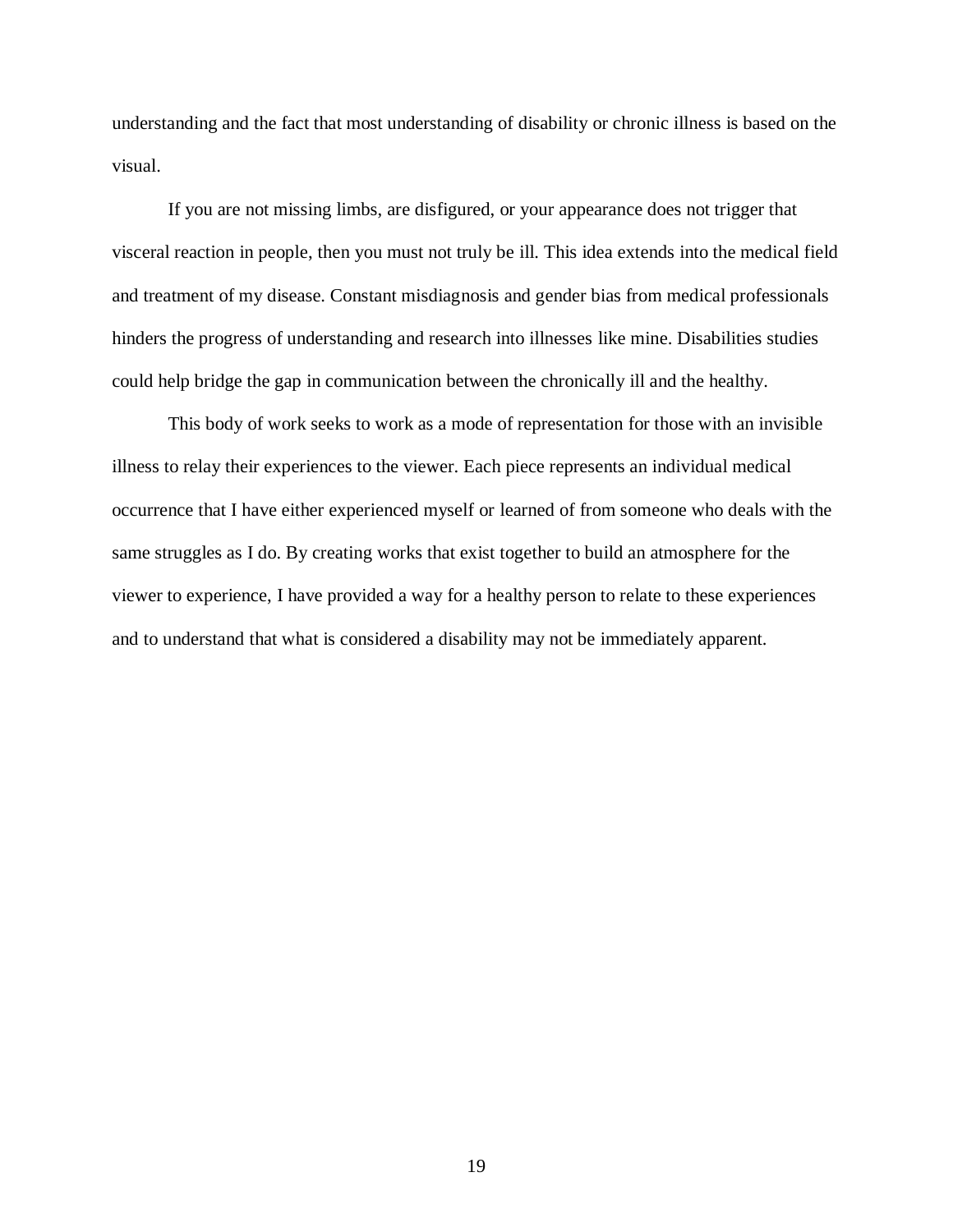# FIGURES



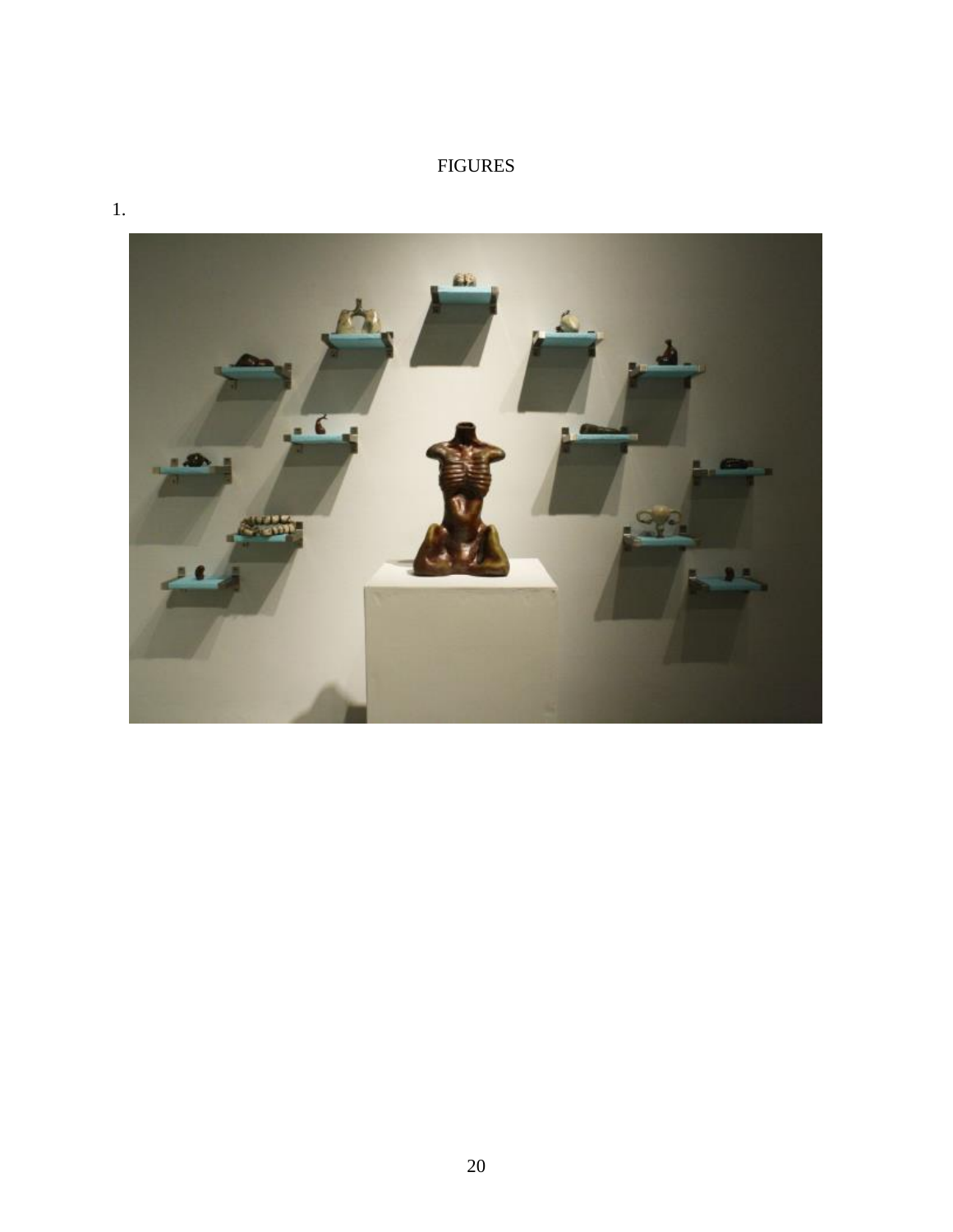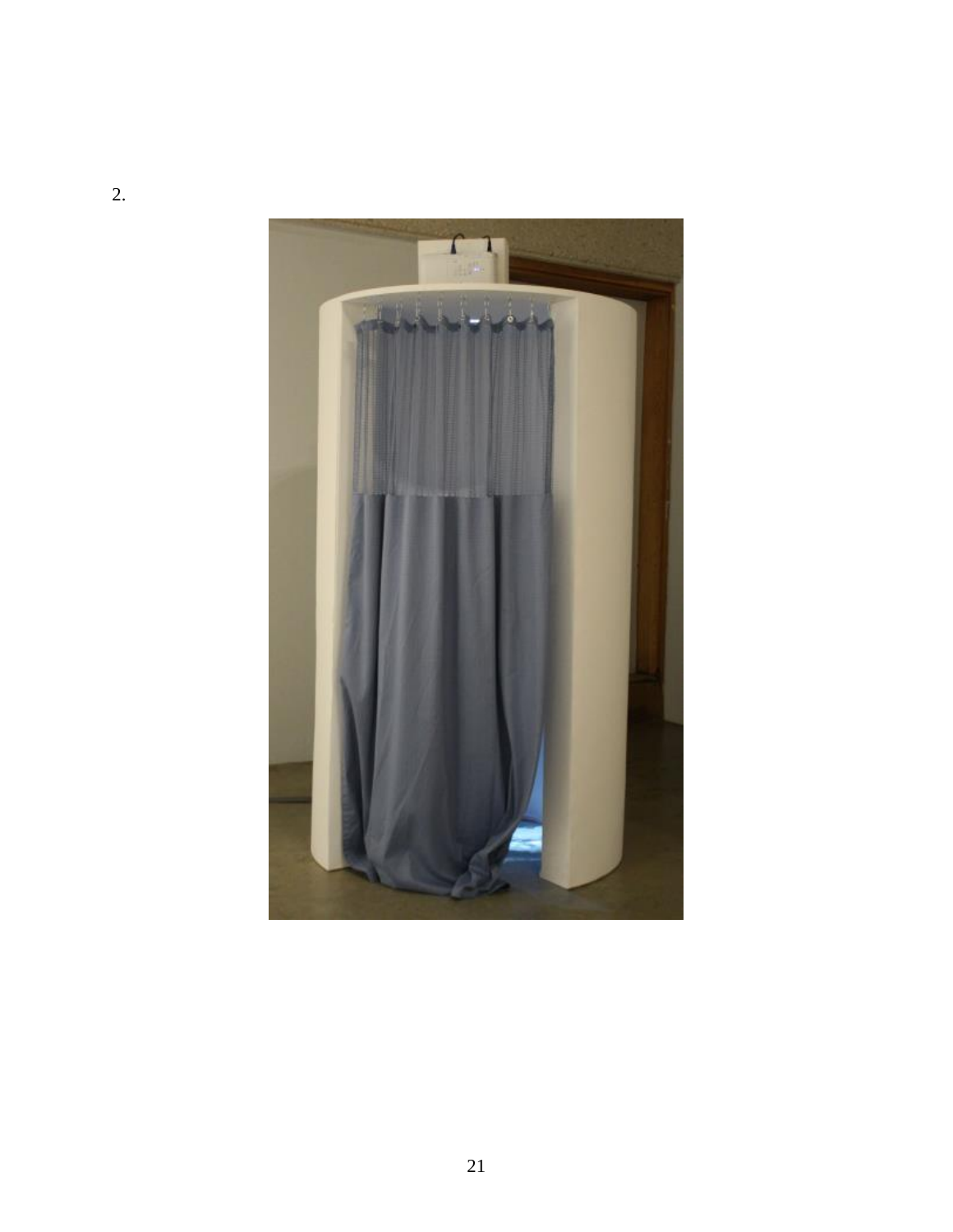

22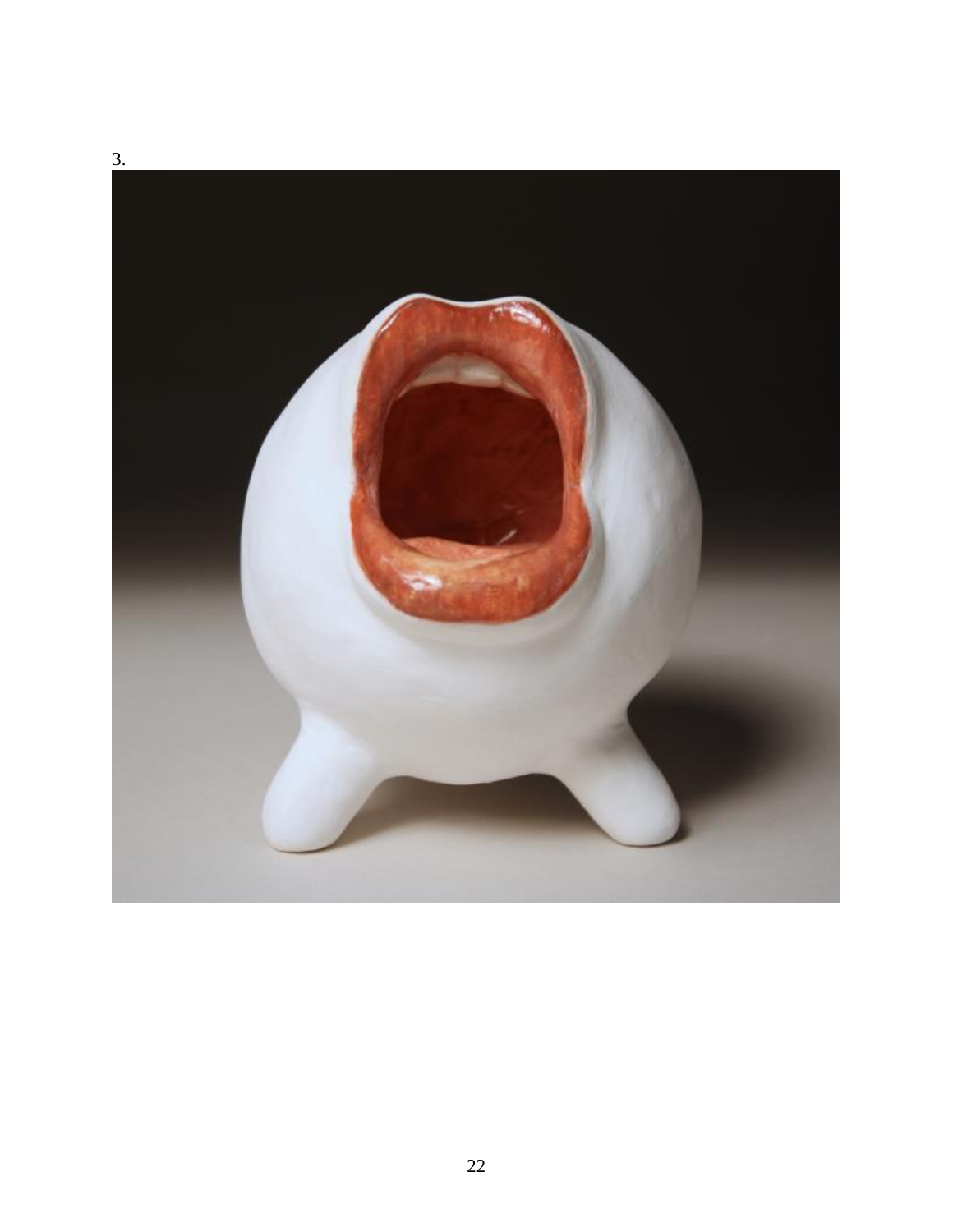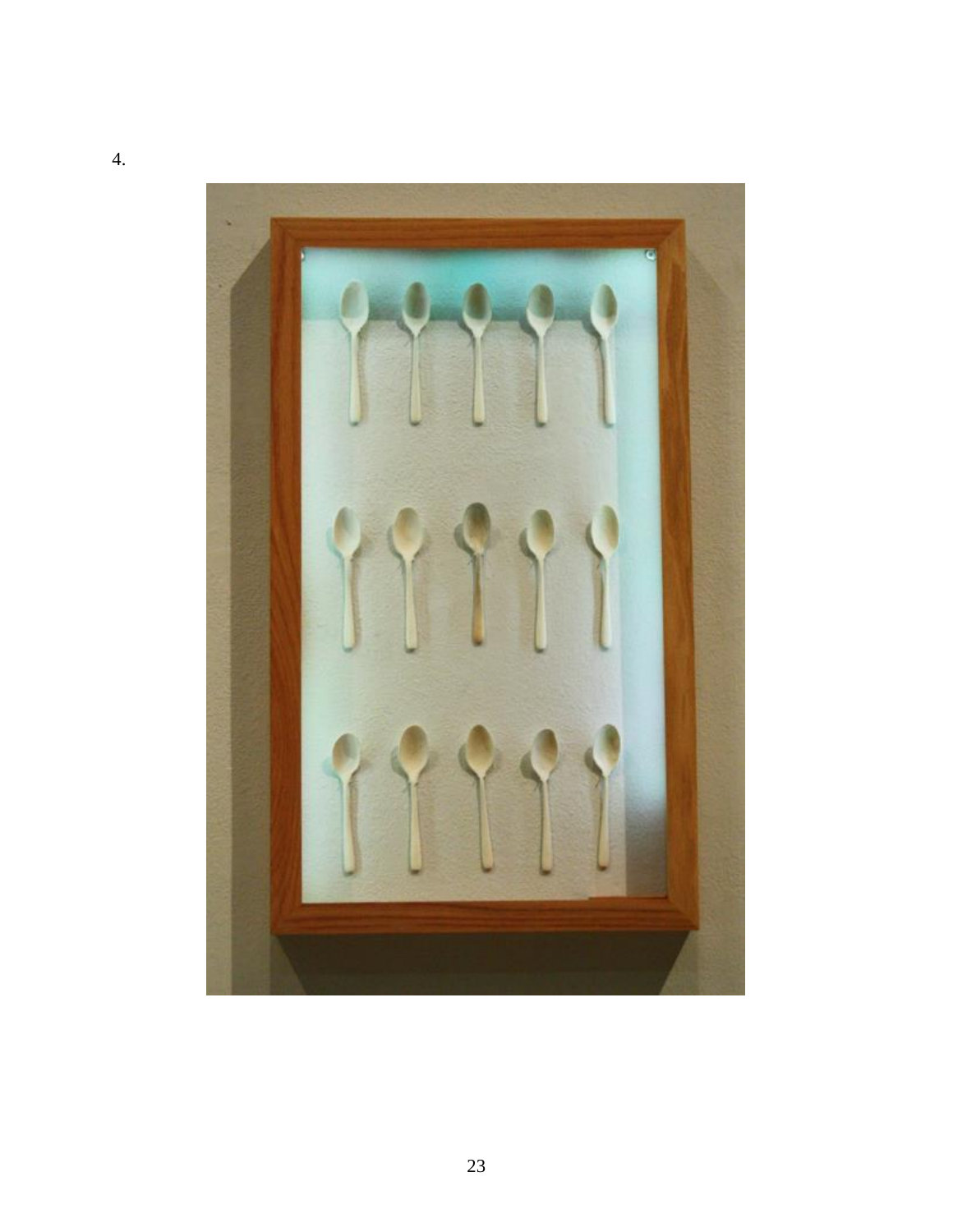

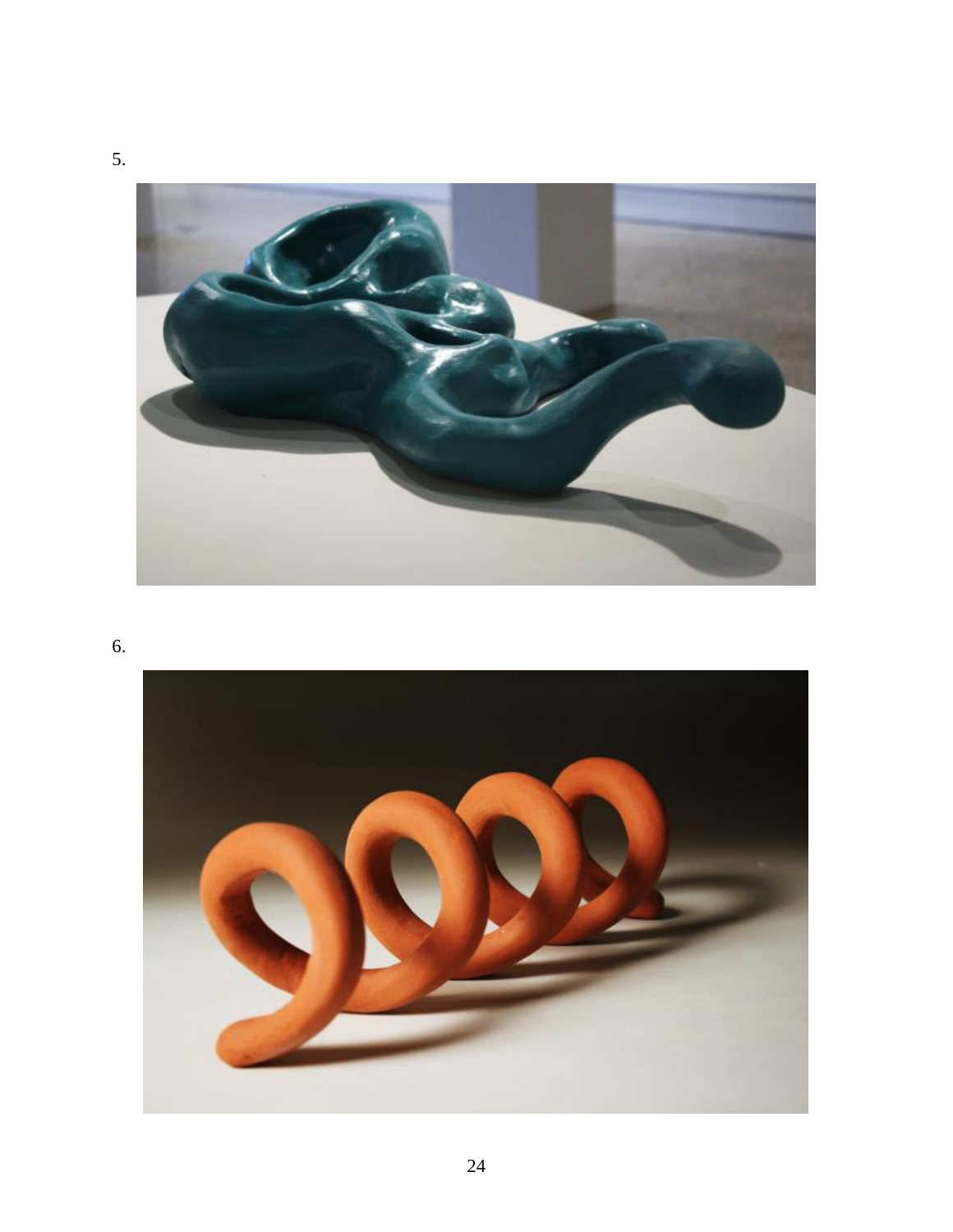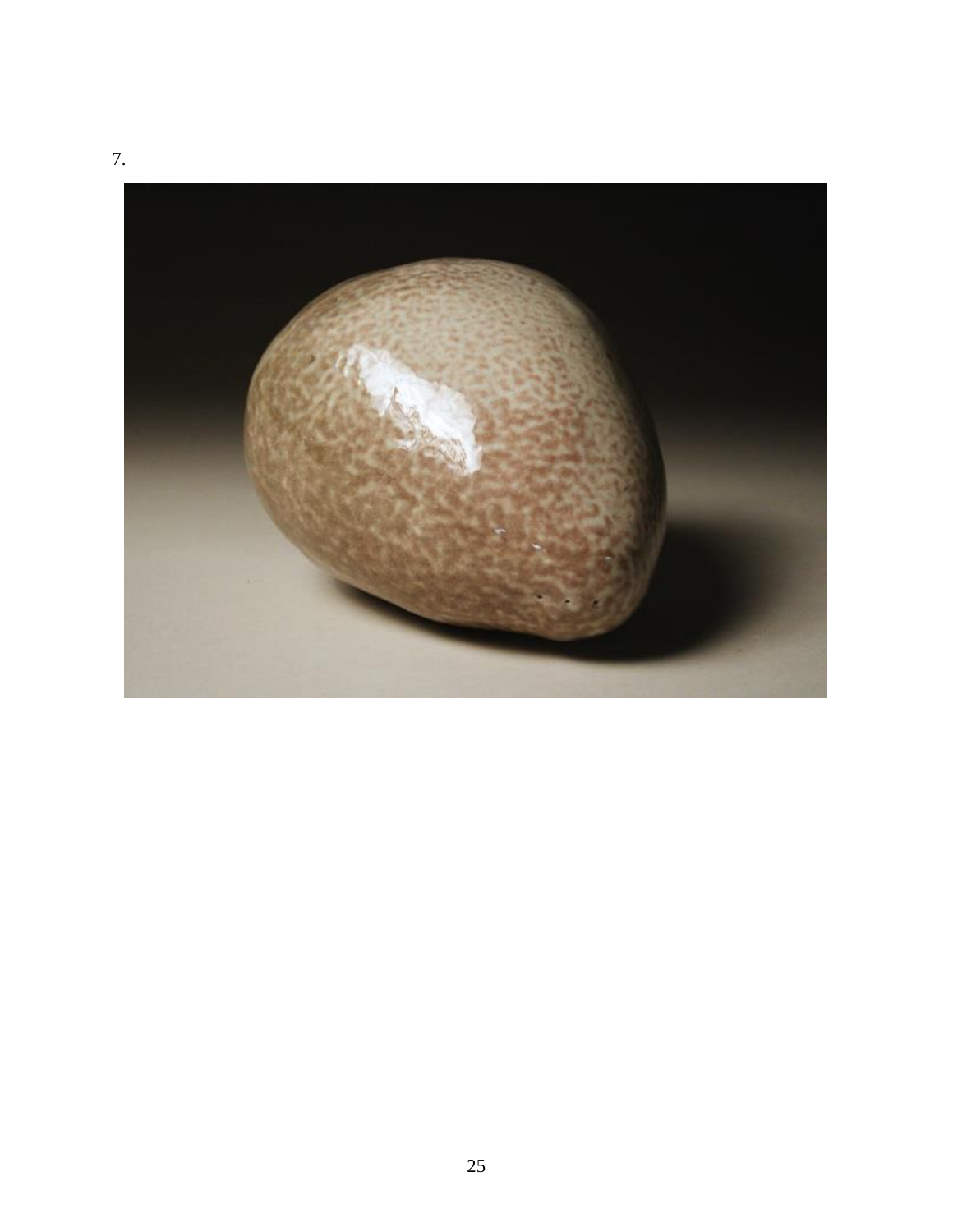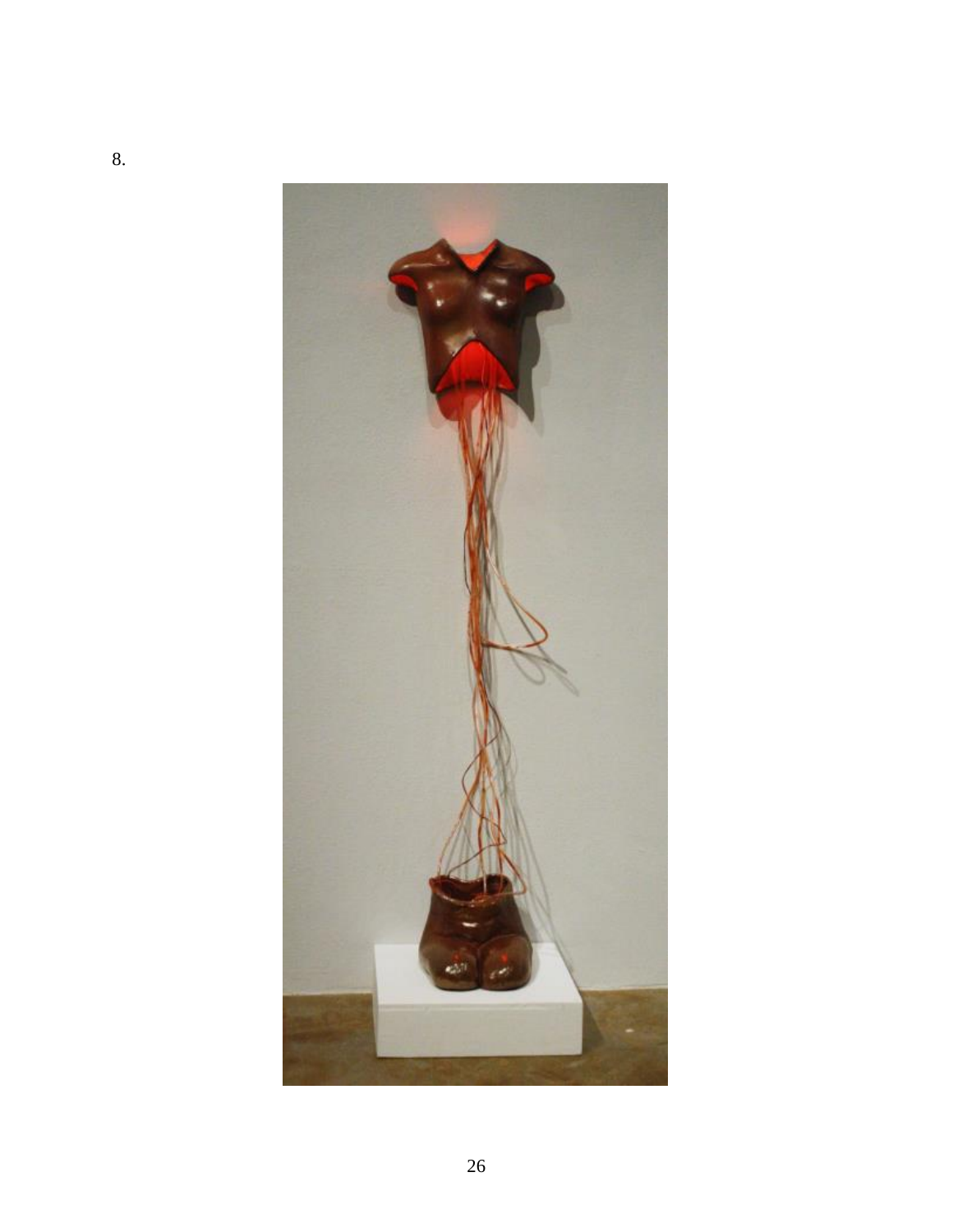

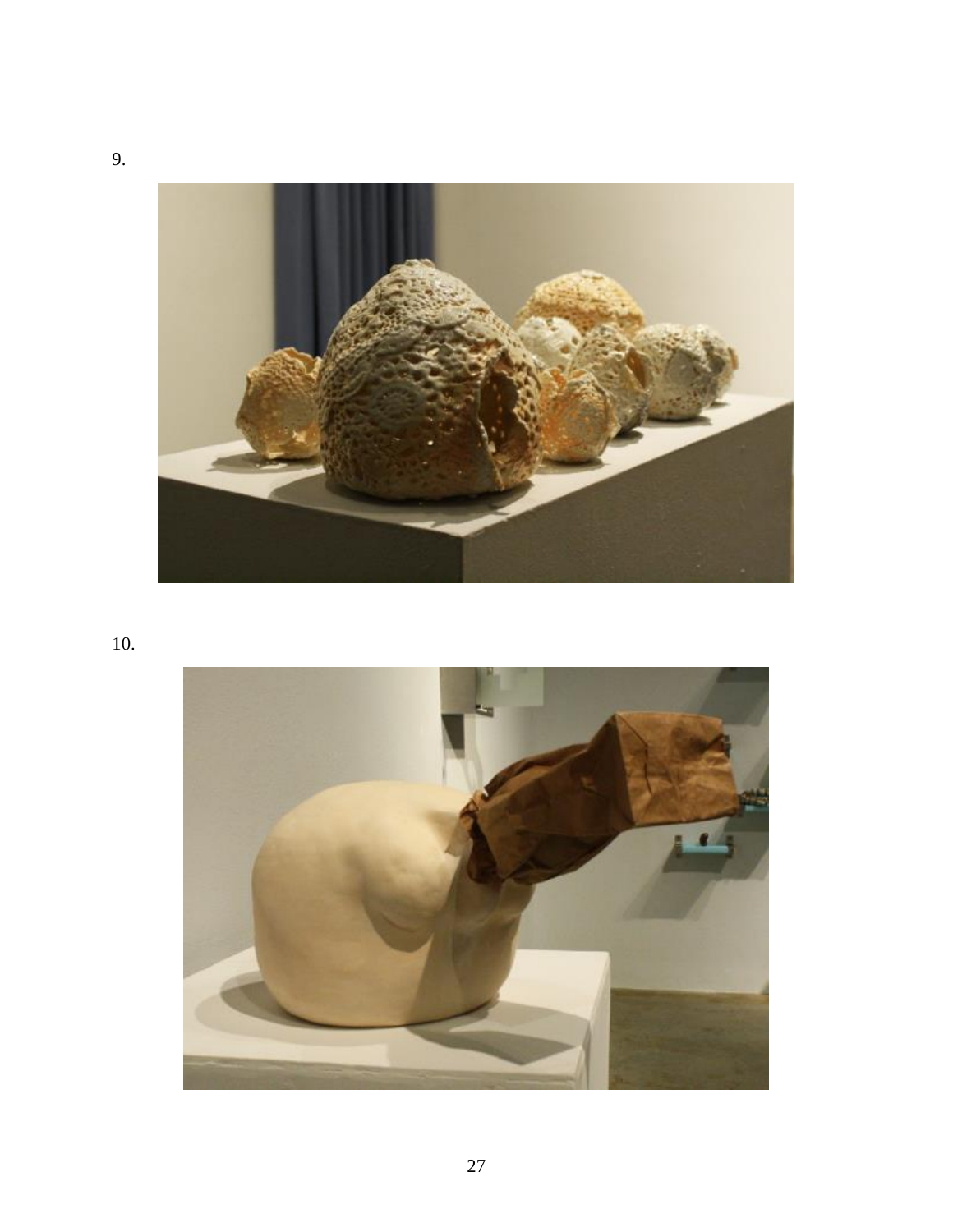

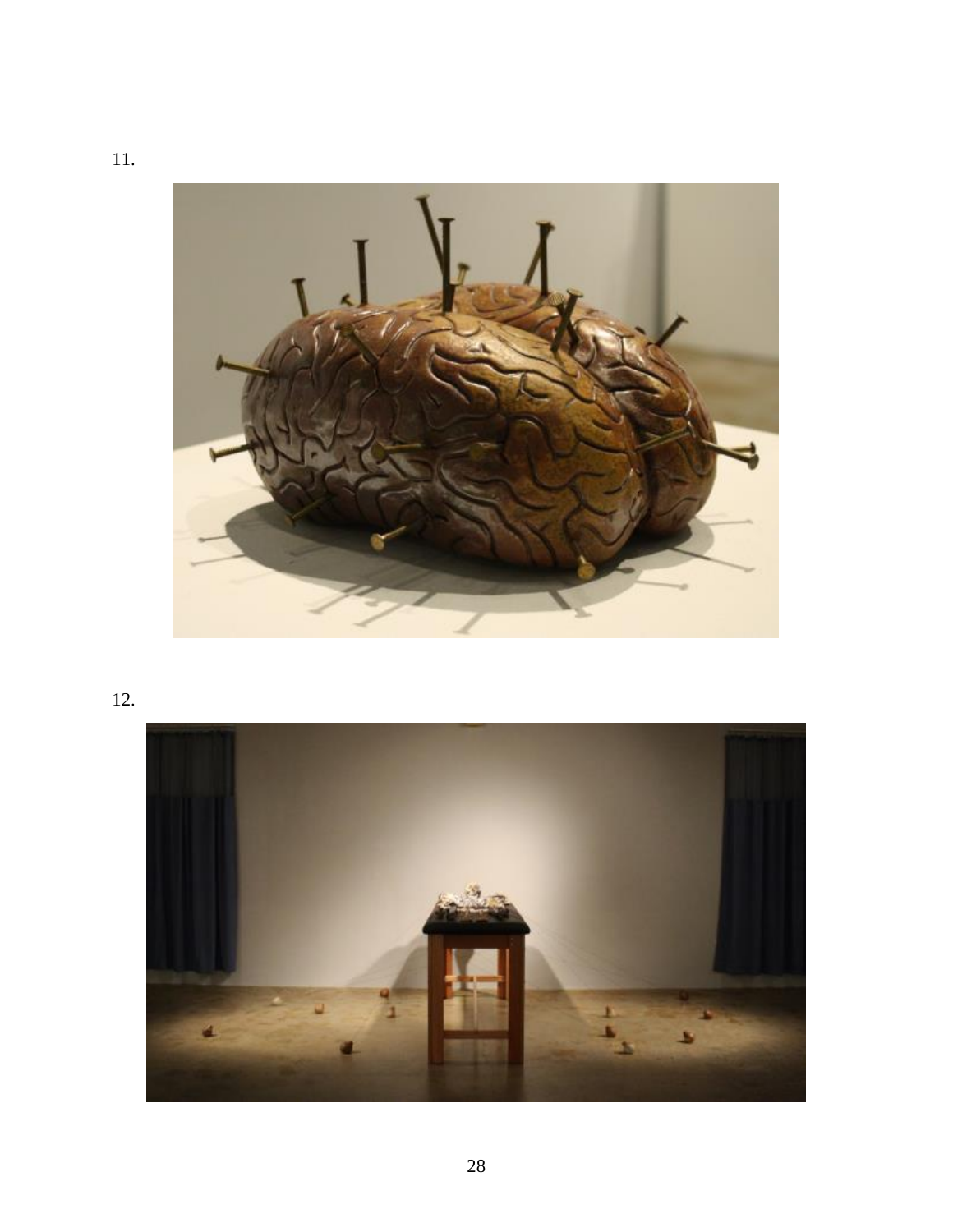#### BIBLIOGRAPHY

- Blakstad, Oskar. n.d. "Renaissance Medicine and the Increase of Anatomical Knowledge." *explorable.com.* Accessed February 4, 2017. https://explorable.com/renaissancemedicine.
- Budzikowski, Adam S, and Christine S Cho. "Atrial Tachycardia." Vers. 2. *emedicine.medscape.com.* Edited by Jeffrey Rottman. March 13. Accessed March 23, 2017. http://emedicine.medscape.com/article/151456-overview, 2017.
- Cichowski, Heather. "This Woman With Scoliosis Posed Topless To 'Explore The Stigma Around Disabilities When It Comes To Dating'." *aplus.com.* November 29. Accessed February 5, 2017. http://aplus.com/a/rebecca-dann-i-am-finephotos?no\_monetization=true&utm\_content=inf\_10\_459\_2&utm\_campaign=i2984&tse\_ id=INF\_79506690b8c111e6b62fc95d7852453f, 2016.
- Conger, Cristen. "How Feminism Works." *howstuffworks.com.* February 17. Accessed April 24, 2017. http://people.howstuffworks.com/feminism.htm, 2009.
- Crowther, Paul, and Isabel Wünsche, eds. *Meanings of Abstract Art: Between Nature and Theory.* New York: Routledge, 2012.
- Dictionary.com. n.d. *Abjection.* Accessed February 5, 2017. http://www.dictionary.com/browse/abjection.
- Dysautonomia International. n.d. "Postural Orthostatic Tachycardia Syndrome." *www.dysautonomiainternational.org.* Accessed February 4, 2017. http://www.dysautonomiainternational.org/page.php?ID=30.
- Encyclopædia Britannica. "Feminism." *www.britannica.com.* Accessed April 24, 2017. https://www.britannica.com/topic/feminism/The-third-wave-of-feminism, n.d.
- Encyclopedia of Photographic Art. "Diane Arbus: Portrait Photographer of Freaks, Eccentrics." *www.visual-arts-cork.com.* Accessed February 5, 2017. http://www.visual-artscork.com/photography/diane-arbus.htm, n.d..
- Felluga, Dino. *Introduction to Julia Kristeva, Module on the Abject.* July 17. Accessed February 5, 2017. http://www.purdue.edu/guidetotheory/psychoanalysis/kristevaabject.html, 2012.
- Greene, Richard, and Rachel Robinson-Greene. *Girls and Philosophy: This book isn't a metaphor for anything.* Chicago: Open Court, 2015.
- Hatch, John G, Jr. "Nature, Entropy, and Robert Smithson's Utopian Vision of a Culture of Decay." In *Meaning of Abstract Art: Between Nature and Theory*, edited by Paul Crowther and Isabel Wünsche, 158-168. New York: Routledge, 2012.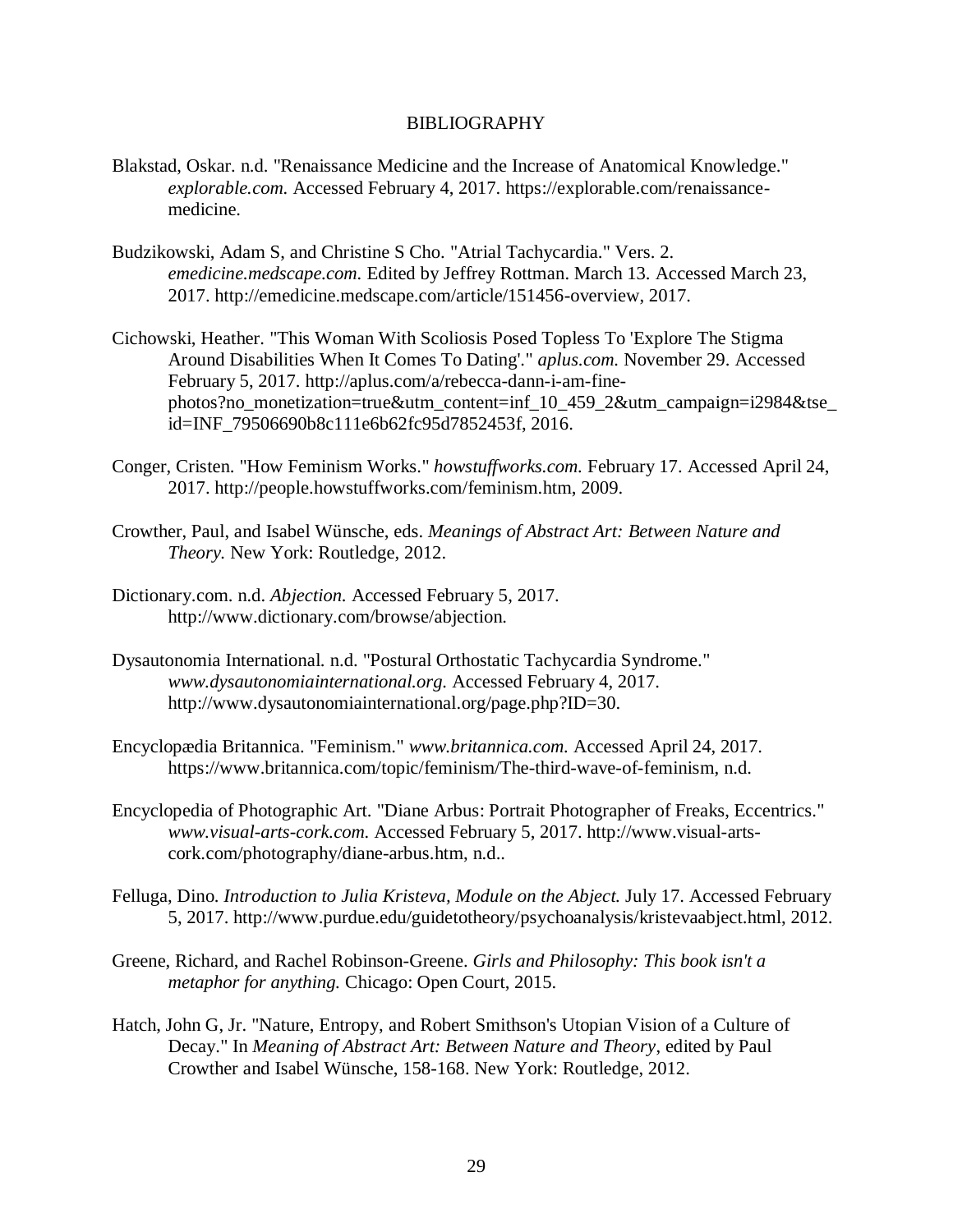- Heart.org. "Ablation for Arrhythmias." *www.heart.org.* September. Accessed February 4, 2017. http://www.heart.org/HEARTORG/Conditions/Arrhythmia/PreventionTreatmentofArrhyt hmia/Ablation-for-Arrhythmias\_UCM\_301991\_Article.jsp#.V6wxZZMrKu4, 2016.
- Hirst, Damien. *Freeze.* Accessed May 6, 2017. http://www.damienhirst.com/exhibitions/group/1988/freeze, 1988.
- Kestenberg, Jill. "Bounded by our Bodies: A Theoretical Essay on Female Identity and Gender Deconstruction." *cujah.org.* November 23. Accessed April 24, 2017. http://cujah.org/past-volumes/volume-v/essay10-volume5/, 2012.
- Kristeva, Julia, and Leon S Roudiez. *Powers of Horror: An Essay on Abjection.* New York: Columbia University Press, 1982.
- Kurtzleben, Danielle. "Here's What GOP Bill Would (And Wouldn't) Change For Women's Health Care." *www.npr.org.* March 10. Accessed May 6, 2017. http://www.npr.org/2017/03/10/519461271/heres-what-the-gop-bill-would-and-wouldntchange-for-womens-healthcare, 2017.
- Lapper, Alison. n.d. *Alison Lapper 2000-2012.* Accessed February 5, 2017. http://marcquinn.com/artworks/alison-lapper.
- Lynn, Marri, "Vesalius and Body Metaphor." *publicdomainreview.org.* Accessed May 5, 2017. https://publicdomainreview.org/2013/04/18/vesalius-and-the-body-metaphor/.
- Lytle, Will V. 2012. *A debate with body artists Janine Antoni and Stelarc.* March 11. Accessed May 8, 2017. https://willvlytle.wordpress.com/2012/02/27/a-debate-with-body-artistsjanine-antoni-and-stelarc/, n.d.
- Mayoclinic.org. "Beta Blockers." *www.mayoclinic.org.* September 9. Accessed February 4, 2017. http://www.mayoclinic.org/diseases-conditions/high-blood-pressure/in-depth/betablockers/art-20044522, 2016.
- Mencini, Melissa. *Melissa Mencini Ceramics.* Accessed April 24, 2017. http://www.melissamencini.com/artist-statement-for-sculpture/, n.d.
- Mikkola, Mari. *Feminist Perspectives on Sex and Gender.* January 29. Accessed April 24, 2017. https://plato.stanford.edu/entries/feminism-gender/#BioDet, 2016.
- Millett-Gallant, Ann. *The Disabled Body in Contemporary Art.* New York: Palgrave MacMillan, 2010.
- Mindbodygreen. "The 7 Chakras for Beginners." *www.mindbodygreen.com.* October 28. Accessed February 4, 2017. http://www.mindbodygreen.com/0-91/The-7-Chakras-for-Beginners.html, 2009.